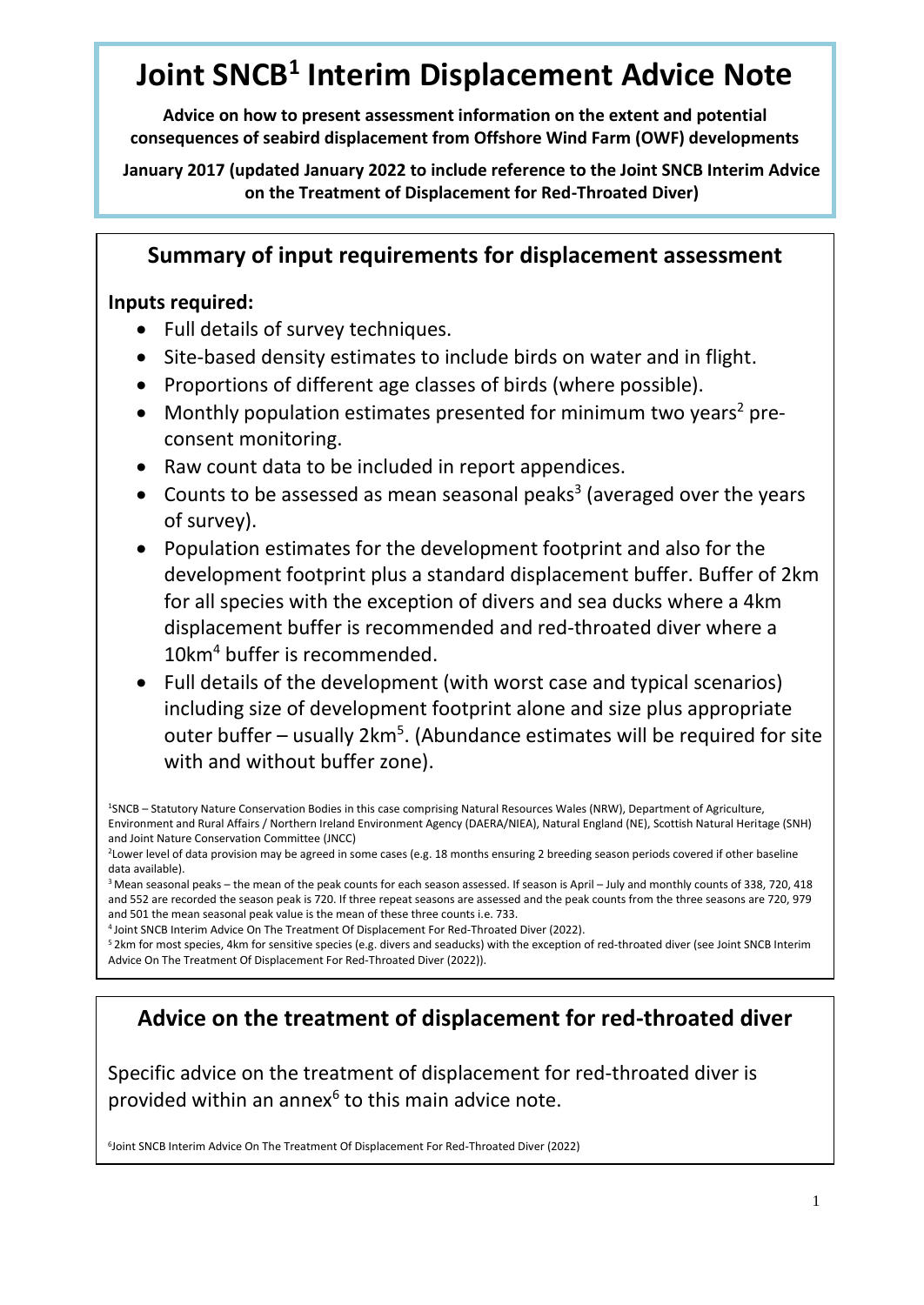# **Summary of data treatment for displacement assessment**

### **Data manipulation and assessment criteria:**

- A 'power analysis' should be used to identify the probability of being able to detect specified levels of change in abundance associated with varying survey effort. Surveys should provide complete seasonal coverage.
- Any count adjustment and correction to be fully documented (e.g. for availability bias, distance sampling effects).
- Species to be assessed should be selected based on sensitivity scores and local observation or empirical data.
- Breeding season<sup>7</sup> assessment to be done against an appropriate regional population scale, as agreed with SNCBs (but likely to cover total colony counts<sup>8</sup> within mean-max foraging range<sup>9</sup>).
- Non-breeding season assessment done against appropriate population scale (e.g. Furness 2015), as agreed with SNCBs.
- Use published indices of disturbance (e.g. Furness *et al*. 2013) to assign a range of displacement levels for each species individually. The SNCBs note that further evidence is emerging that may confirm or suggest modifications to these scores and likely displacement levels (e.g. Wade *et al. 2016).*
- Use published indices of habitat flexibility (e.g. Furness *et al*. 2013), other empirical evidence if available, and discussions with SNCBs; to agree appropriate levels of likely adult mortality associated with particular displacement levels, for each species individually (acknowledging data very limited at this time).
- Use above two metrics to compile a 'Matrix Approach' table (i.e. representing proportions of birds potentially displaced/dying as a result of OWF development). Table should be presented from 0-100%, in 10% increments for displacement levels. Percentage increments for mortality should also be presented between 0-100%, but including smaller increments at lower values (e.g. 0%, 1%, 2%, 5%, 10%, 20%…..). At this time impacts to breeding success, although plausible are not being considered, unless site specific information exists. The approach here assesses mortality of full grown individuals connected to the development site.
- Impacts to be assessed for a minimum of two seasons (i.e. breeding and non-breeding season). For some species more than two seasons may be appropriate (e.g. based on post-breeding dispersal periods for auks or migration seasons defined for species in Furness 2015), on discussion with SNCBs.
- Seasonal impacts should be summed across seasons. While acknowledged that this could result in birds being assessed in more than one season, and thus double counted, the precautionary approach is required in absence of empirical information on seasonal turnover on development sites.
- Displacement impacts and collision impacts will be added together for assessment of total impacts. This is acknowledged to involve some degree of double counting, but is adopted as a precautionary approach in the absence, at present, of being able to distinguish between birds which might be subject to collision and those that may be displaced.

<sup>7</sup>Potentially suitable seasons/periodicity can be found in Furness (2015), but can vary by location so should also be agreed with SNCBs. 8 JNCC Seabird Monitoring Programme a good source of most recent UK colony count data.

<sup>9</sup>See Thaxter *et al.* (2012), although more recent tracking data to be used, in discussion with SNCBs, if more up-to-date.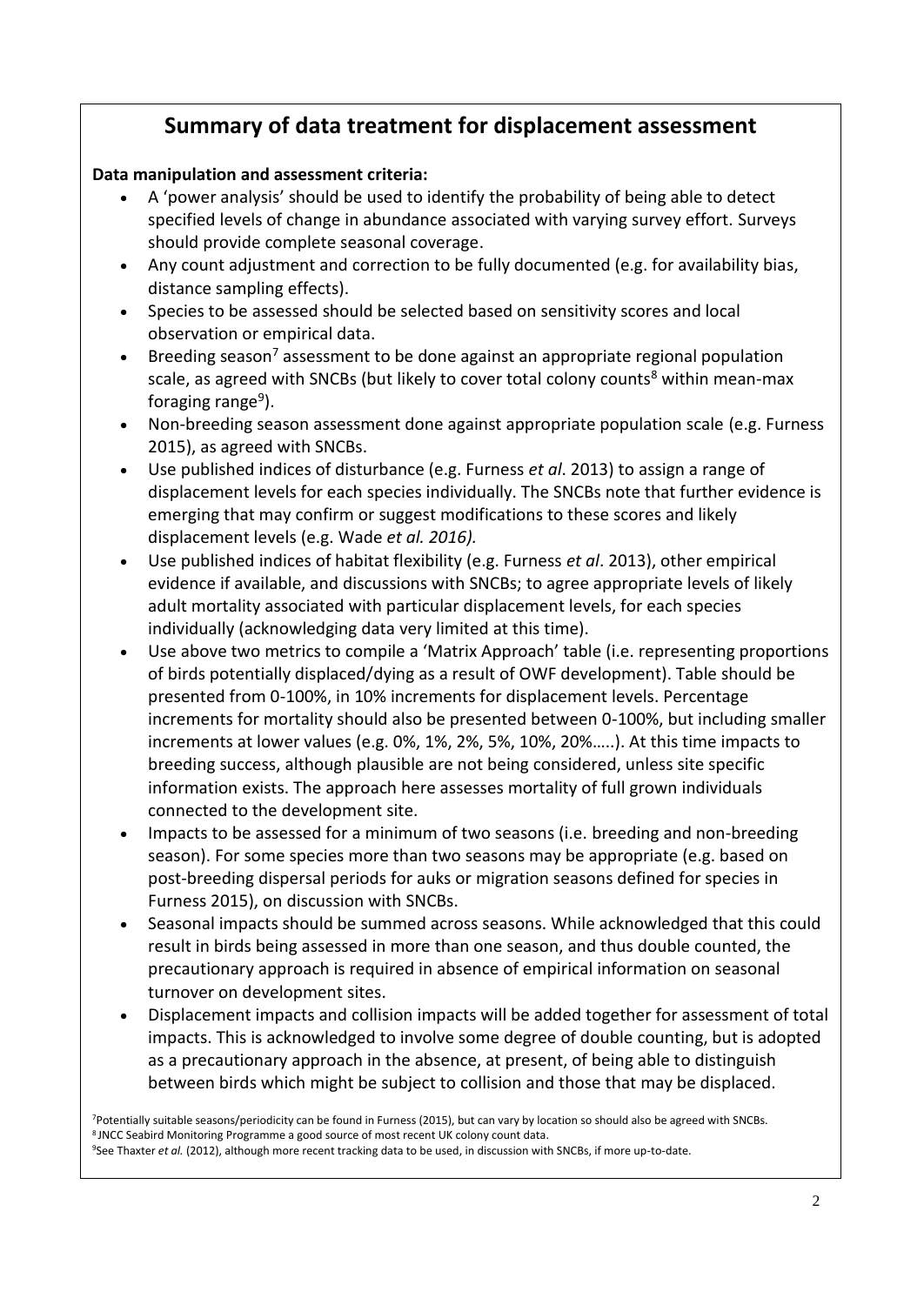#### **1. Aim of document**

This interim displacement advice note replaces an earlier NE and JNCC joint advice note from 2012 (NE and JNCC 2012). It updates the previous note to take account of potential areas of disparity in approaches that have arisen in casework since the original note was issued. It also follows on from a Displacement Workshop (6-7 May 2015), run by JNCC and the Marine Renewables Ornithology Group (MROG) and funded by The Crown Estate, which sought to make progress towards developing a more refined best practice approach to assessing displacement impacts.

Following recommendations made at the workshop, it was agreed that this Joint SNCB interim displacement advice note would contribute towards achieving one of the recommendations (i.e. the creation of a short-term SNCB advice position). This document is intended to address critical areas of clarification and SNCB positioning. It will not attempt to cover (or make progress towards) the more complex issues of displacement assessment at this time. Nor will it cover the expert elicitation recommendation that came out of the displacement workshop, as it was agreed at a meeting of the SNCBs in June 2015 that this could more realistically be produced against a medium-term objective, in a further round of SNCB guidance.

SNCB advice and positioning on displacement assessment methods and approaches will be an iterative process, with at least three stages expected (see Displacement Workshop report 'Next Steps' section, for more details).

The key changes to this document since the earlier advice note are:

- A clearer definition of displacement and barrier terms.
- Further clarity on the application of the 'Matrix Approach'.
- Further clarity on the use of sensitivity scores in relation to the 'Matrix Approach' (based on evidence obtained since the original NE and JNCC advice note (NE and JNCC 2012)).

In addition, this interim advice note aims to provide:

- Advice on how to present information to enable comparable and transparent assessment of the magnitude and potential impacts of seabird displacement from OWFs.
- A method to enable displacement impacts to be compared and potentially combined across multiple sites/projects/activities, with an eye to improving Cumulative Impact Assessment (CIA) approaches for this impact.

Future revision of this advice note is anticipated when new empirical evidence of displacement levels and associated population-level impacts (e.g. changes to productivity or mortality levels) becomes available. Currently our recommendations are aimed at capturing the full range of potential impacts, while encouraging developers to present any species-specific evidence to further refine this as part of both Habitat Regulations Assessment (HRA) and Environmental Impact Assessment (EIA) processes. It is anticipated we will be able to narrow down predicted range of impacts as more results from postconsent monitoring and other studies are produced.

### **2. Background**

Individual species react differently to the construction, operation and decommissioning of OWFs (and other offshore developments). Several species groups display avoidance of operational OWFs. However, for all development types during operation, construction and decommissioning, activities such as towing, pile driving or presence of maintenance/service vessels in the vicinity may cause disturbance (Fox and Petersen 2006; Krijgsveld *et al*. 2011; Vanermen *et al*. 2014). Displacement (see definitions below) can pose a potential ecological threat to seabirds as it can result in habitat loss, in the form of foraging or rafting areas. For adaptive species this may not be a problem, but for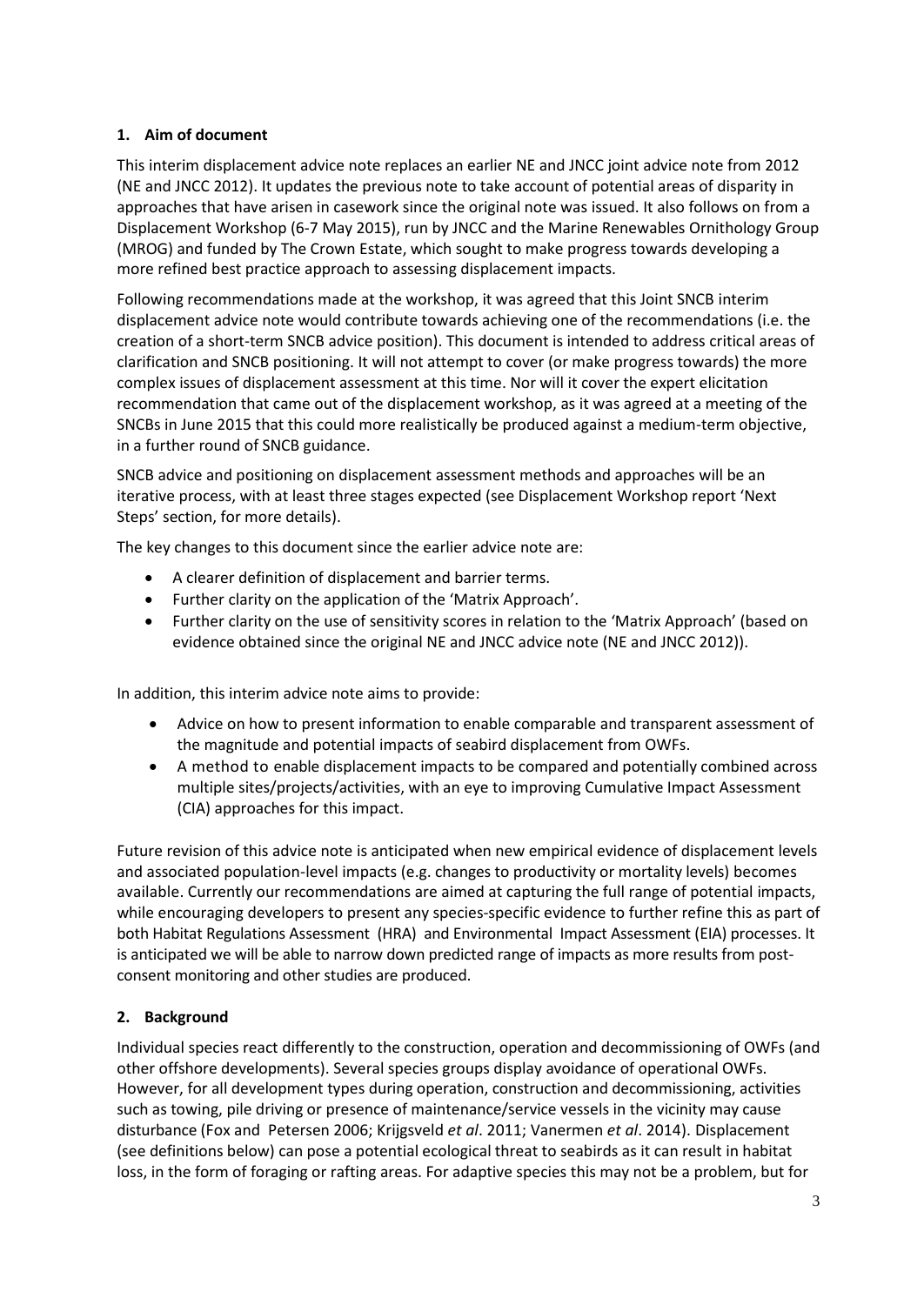less adaptive or constrained species/individuals (e.g. during breeding season) this may result in ecological and/or population level consequences.

#### **3. Definitions of disturbance, displacement, and barrier effects**

#### **Disturbance**

Disturbance exists when a bird's normal pattern of activity is interrupted by an anthropogenic activity. Birds using a given area of sea for a range of activities e.g. feeding, resting, commuting etc. may be disturbed by the occurrence of human activities or artifacts in or near those areas. Birds may choose to avoid such sources of disturbance (e.g. by swimming or flying away during the disturbance event to continue their activity elsewhere) and may not return until sometime later. The duration of return times coupled with the frequency of disturbing events, may combine to result in longer term and potentially continual reductions of numbers in an area of impact (i.e. displacement) which may be partial or total.

#### **Displacement**

In relation to offshore wind farm development, Furness *et al*. (2013) define displacement as 'a reduced number of birds occurring within or immediately adjacent to an offshore wind farm'. Displacement, as an effect, may occur both in the area of the disturbance or development and to some distance beyond it – known as a 'buffer' (e.g. Mendel *et al*. 2014). The degree of displacement, both in terms of length of time and proportion of the original source population affected, may vary seasonally and between species. We define **displacement as affecting birds present both in the air and on the water**. This is in contrast to the definition in Cook *et al*. (2014) which included only birds on the water as capable of being displaced (birds in flight which were deterred from entering the wind farm are considered to form the component of 'macro-avoidance'), but while these birds are not at risk of collision they are potentially at risk of impacts arising from their displacement from wind farm areas. Birds that would have previously passed through the footprint of the disturbance area to a more distant feeding, resting or nesting area, but now choose either to stop short or detour around the location are said to be affected by barrier impacts (see below).

#### **Barrier**

A barrier is a physical factor that limits the migration, or free movement of individuals or populations, thus requiring them to divert from their intended path in order to reach their original destination. This effect is expected to increase the energy expenditure of birds if they have to fly around the area in question in order to reach their goal. Birds experiencing barrier effects are typically in flight, but not necessarily always so. For the purposes of this description, however, **we interpret barrier effects to mean applying to birds in flight**. Barrier effects are more likely to result in individual/population level impacts, if they occur during the breeding season (and at colonies close to an OWF). Individuals may repeatedly deviate from their normal foraging trajectories at this crucial stage in their annual cycle. Individuals are less constrained during the non-breeding season (i.e. no longer central-placed foragers). Therefore, increases to overall flight costs due to barrier effects while on migration are likely to be very small (Topping and Petersen 2011).

A key distinction between barrier and displacement is that birds experiencing barrier effects typically travel longer distances (i.e. to some point beyond the OWF) and did not intend to forage/utilise the OWF site itself, but some area beyond it. However, it is hard to define where an individual may have intended to travel to, even using tracking data. Therefore, in this advice note we do not provide specific recommendations on the treatment/assessment of barrier effects. As and when technological advances allow for quantitative distinction between these two effects, it may be possible to separate these two impacts within future Displacement Assessment Frameworks (DAFs).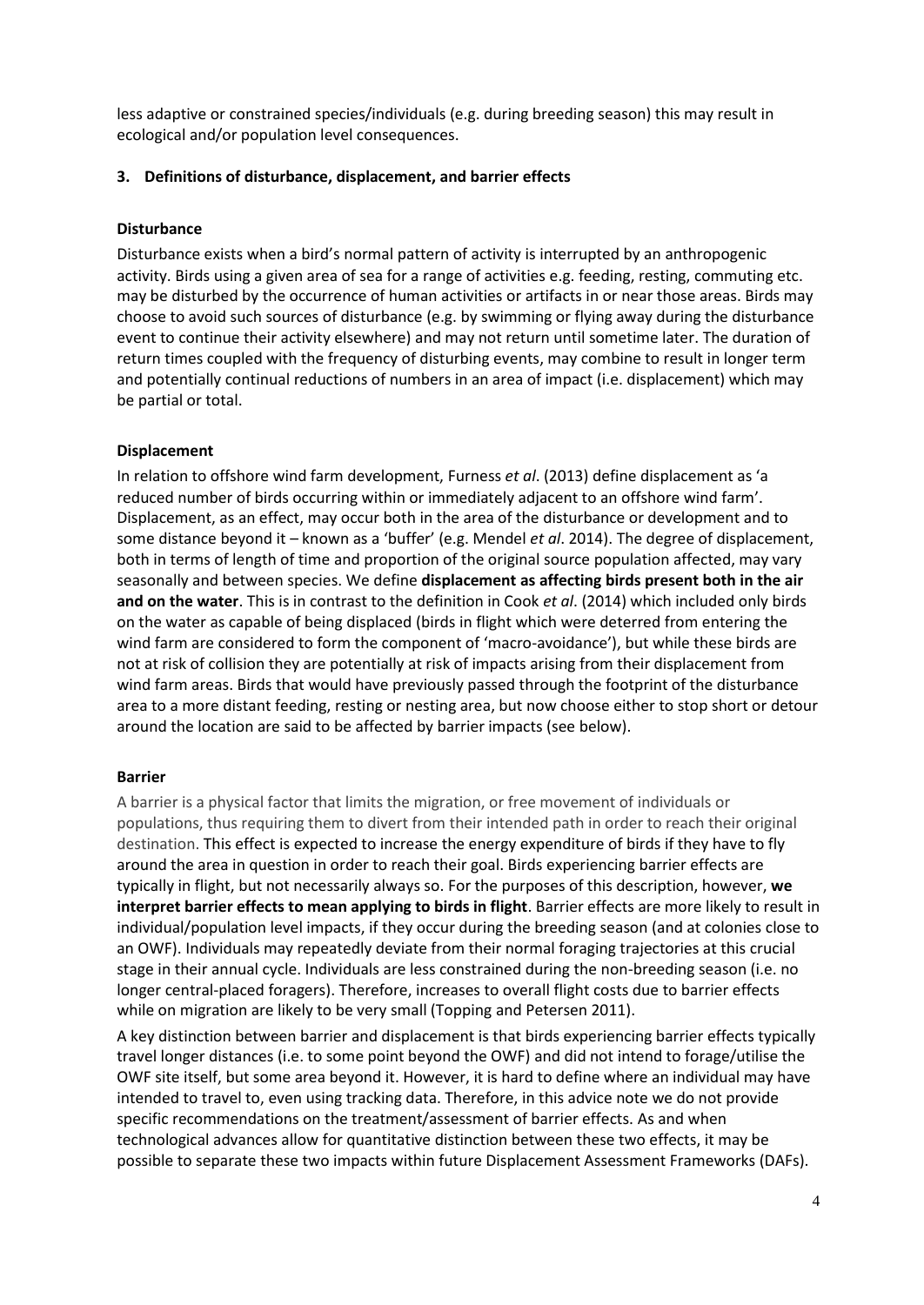

**Figure 1.** Barrier and displacement effects illustrated (adapted from Petersen *et al*. 2006).

#### **SNCB advice section – barrier and displacement effects**

It is recognised that a proportion of the birds recorded in wind farm areas may be transiting through the site (and therefore potentially affected by barrier effects, rather than displacement from the wind farm area) and that this is more likely to be the case for flying birds. However, at present we do not have enough evidence to separate these impacts out and apportion to the two groups. Therefore it is assumed that total numbers of birds on site (flying and on water) are subject to displacement impacts. However, as remote tracking of seabirds continues to expand our knowledge on seabird behavior it may be possible to provide further information on the relative impacts of both issues – this position will be kept under review.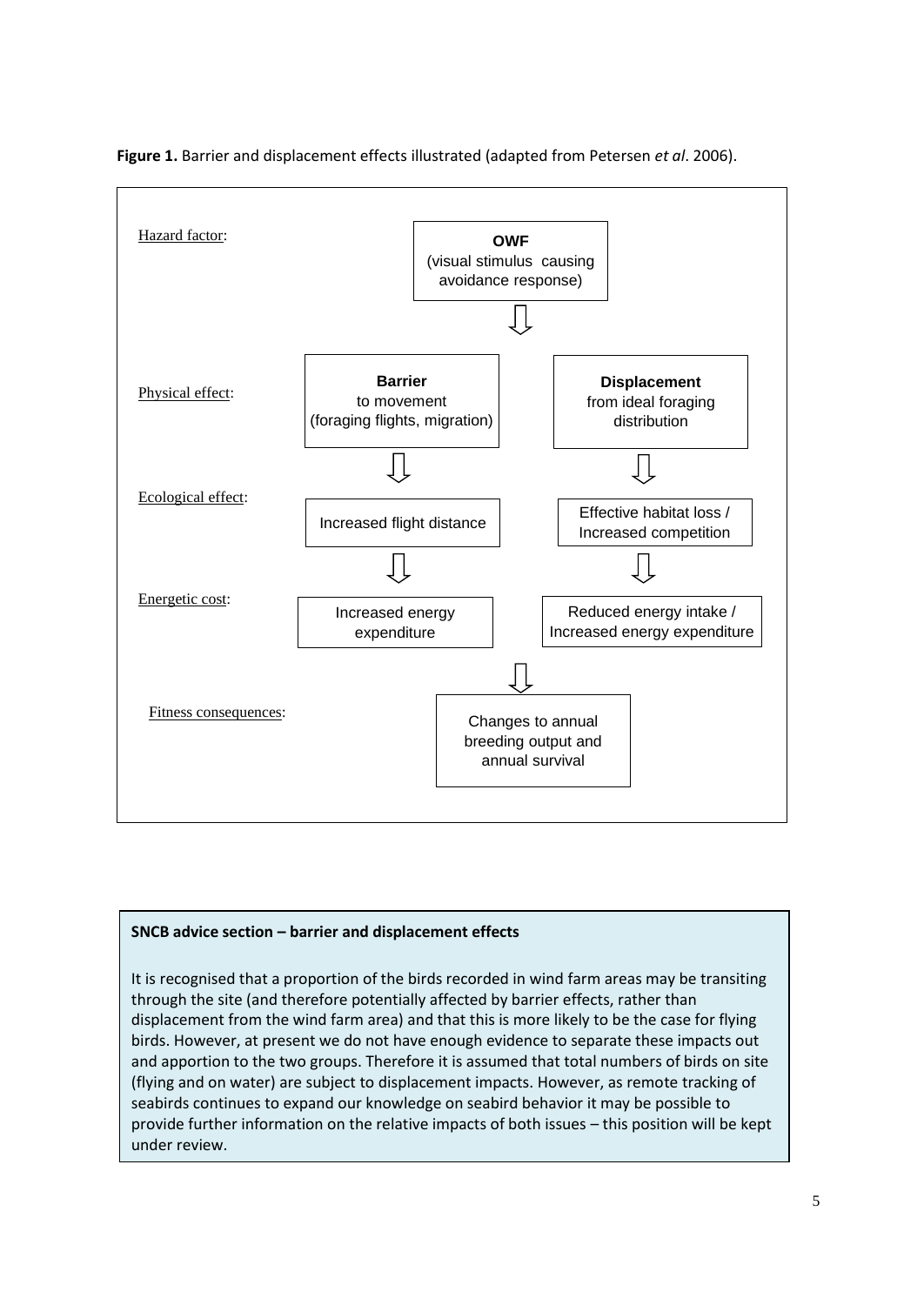#### **4. Data recording and presentation**

In order to address displacement impacts for offshore wind developments, developers should present the following minimum level of data collected in the manner described in guidance documents elsewhere (see Appendix 1). That information should include:

- Full details of survey techniques (platform, transects, temporal and spatial extent of surveys) and how density estimates (and derived abundance estimates) have been calculated.
- Details of if/how density estimates have been corrected to account for availability bias and detection probabilities.
- Accurate information on size of OWF area plus appropriate buffer area calculations.
- Total abundance estimates of birds on water and in flight (and summed). This should be presented separately for the OWF site plus appropriate buffer area, with the extent of buffer area clearly indicated (see Section 6).
- Age or age-class of birds (where this can be determined).

SNCBs recommend **assessing impacts of displacement based on the overall mean seasonal peak numbers of birds (averaged over the years of survey)** in the development footprint and appropriate buffer (see Section 6 on defining appropriate buffer zones). This is a combined estimate of the **number of birds on the water** (corrected for survey coverage and distance analysis/diving species availability bias, if appropriate) and of the **number of birds in flight** (corrected for survey coverage). Methods for estimating birds at sea, both on the water and in flight, have advanced dramatically in recent years. However, standard methodologies for correcting for diving species availability bias are still in development. Hence, decisions made with regards to these components of input data (both for Collision Risk Models (CRM) and displacement) should be discussed and agreed with SNCBs at the time.

Where possible, the ratio of detected age classes should be reported. Age class ratios may differ seasonally and regionally, and ratios obtained from on-site survey data are preferred (if of sufficient quality). Where site specific data on age class ratios are not available there may be other sources of evidence that can be used such as other offshore datasets, colony studies of age ratios or ratios from stable age structures generated from population models. While separation of age classes is not directly used in the 'Matrix Approach' (the matrix should include abundance figures that relate to all birds in the project area, across all age classes), it can be crucial for later stages in the assessment process (e.g. when applying appropriate biologically relevant population scales and making assessments of population-level impacts).

SNCBs advise that at least two full years of monthly survey data should be collected pre-construction. This should be considered the bare minimum for assessment purposes. However, a more appropriate approach is to initially conduct a power analysis to confirm how many years survey data are required to adequately characterise any potential changes to bird abundances (on a species-by-species basis) in response to future OWF development. The number of years survey effort is likely to vary between species, site, and data collection method (e.g. digital aerial versus boat-based observers). Ideally, survey programmes should commence at the beginning of a clearly defined biological season, such that the period of survey will provide complete seasonal coverage in terms of data collection (without the need to combine incomplete data for seasons across different years, when calculating mean seasonal peak abundance estimates).

Data should be provided in a format that allows the calculation of **mean seasonal peak population estimates based on several years data**. For example, for a species with a breeding season from April to July, this requires the average of the peak count between April and July in year one, and the peak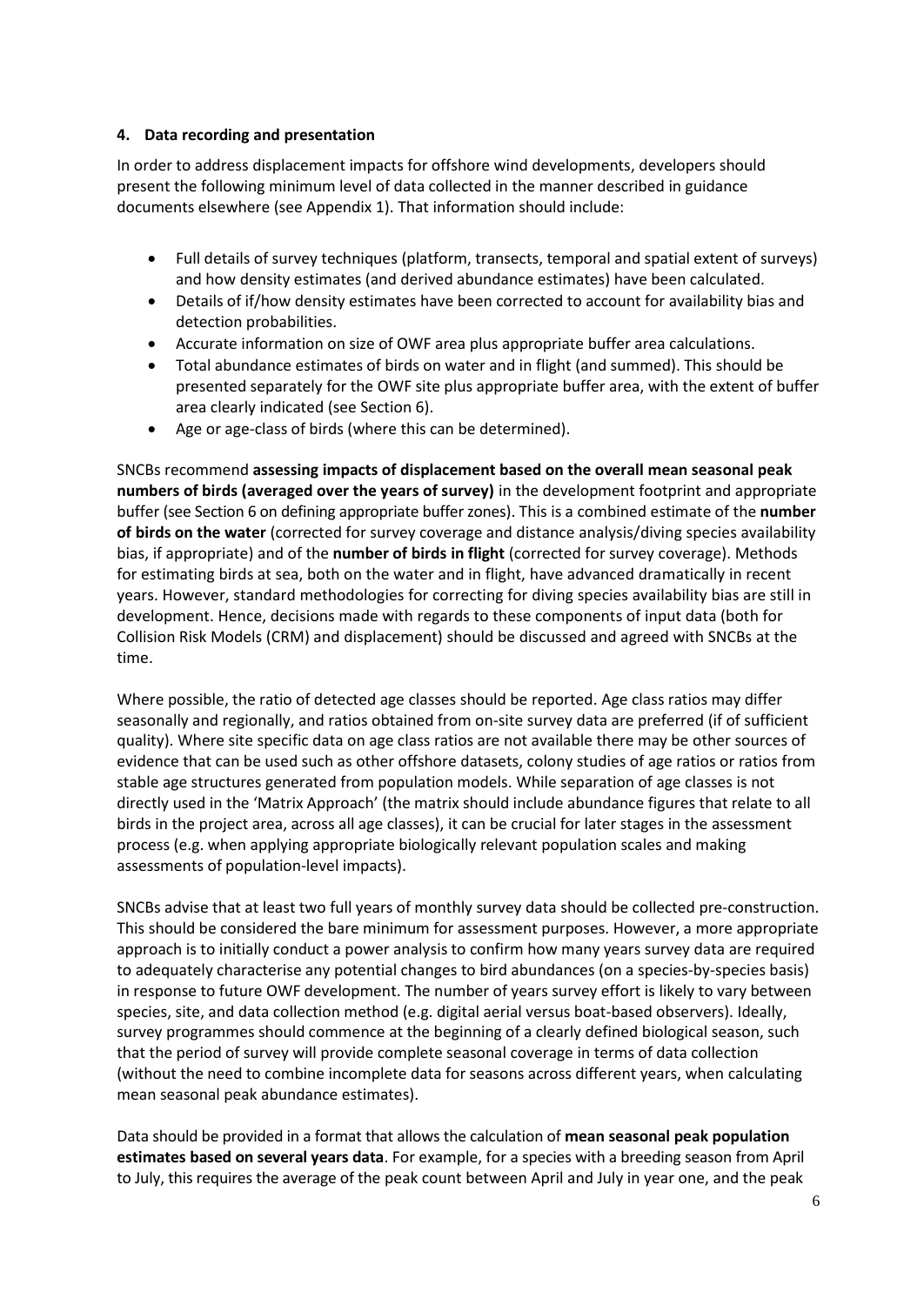count between April and July in a second year. This may require the counts to originate from different months in the two years (e.g. May in the first year and June in the second year). In practice this requires consistent monthly abundance estimates for each year of survey. This allows for yearto-year variation in the precise time (and magnitude) of peak abundance estimates to be taken into account in arriving at a mean peak population estimate. To allow recalculation of values, best practice requires presentation of monthly values in summary and full data from all surveys in an appendix to any report.

#### **5. Selection of species for displacement assessment**

Sensitivity to displacement differs considerably between seabird species. To focus impact assessment, SNCBs recommend that consideration is given to each species observed within a development site and informed by:

- i) Species presence at the development site (or development sites in the case of incombination assessments).
- ii) Susceptibility to disturbance and habitat specialisation scores for species found in Scottish waters (Furness *et al.* 2013), and the expanded list for wider UK waters (Bradbury *et al.* 2014), covering additional species not previously included in Furness *et al.* (2013).

Furness *et al*. (2013) assessed seabird species occurring in Scottish waters by; 1) scoring species for sensitivity to disturbance by wind farm structures, ship and helicopter traffic, and 2) the degree of habitat specialisation. These two metrics together give an indication of which species are expected to be most susceptible to displacement impacts. The same scoring system and scores were used by Bradbury *et al*. (2014), although they expanded the species list to account for additional species that occur in English waters. Reference to these values will help developers and SNCBs determine the most relevant species for assessment at the site-specific level.

#### **SNCB advice section – screening species for displacement assessment**

It is recognised that, regardless of these scores, it is unlikely that cormorant and gull species will need to be routinely assessed for displacement, as a number of empirical studies have demonstrated these species can also be attracted as well as display no noticeable reaction to the presence of OWFs (e.g. Leopold *et al*. 2013; Vanermen *et al.* 2014; Petersen *et al.* 2006; Mendel *et al.* 2014). **The priority species for assessment of displacement effects will typically be diver and sea duck species, guillemot, razorbill, puffin and gannet.**  As a general guide, any species scoring 3 or more under either category ('*Disturbance Susceptibility*' or '*Habitat Specialization'*) in Table 1, and which is present in the OWF site or buffer should be progressed to the matrix stage unless there is strong empirical evidence to the contrary. Gannet, with a score of 2, is an obvious exception to this general guide as there are empirical studies demonstrating they are sensitive to displacement and barrier effects (Krijgsveld *et al*. 2011, Vanermen *et al.* 2013). The scores for this species have been revised in a recent publication by Wade *et al. (2016.)*.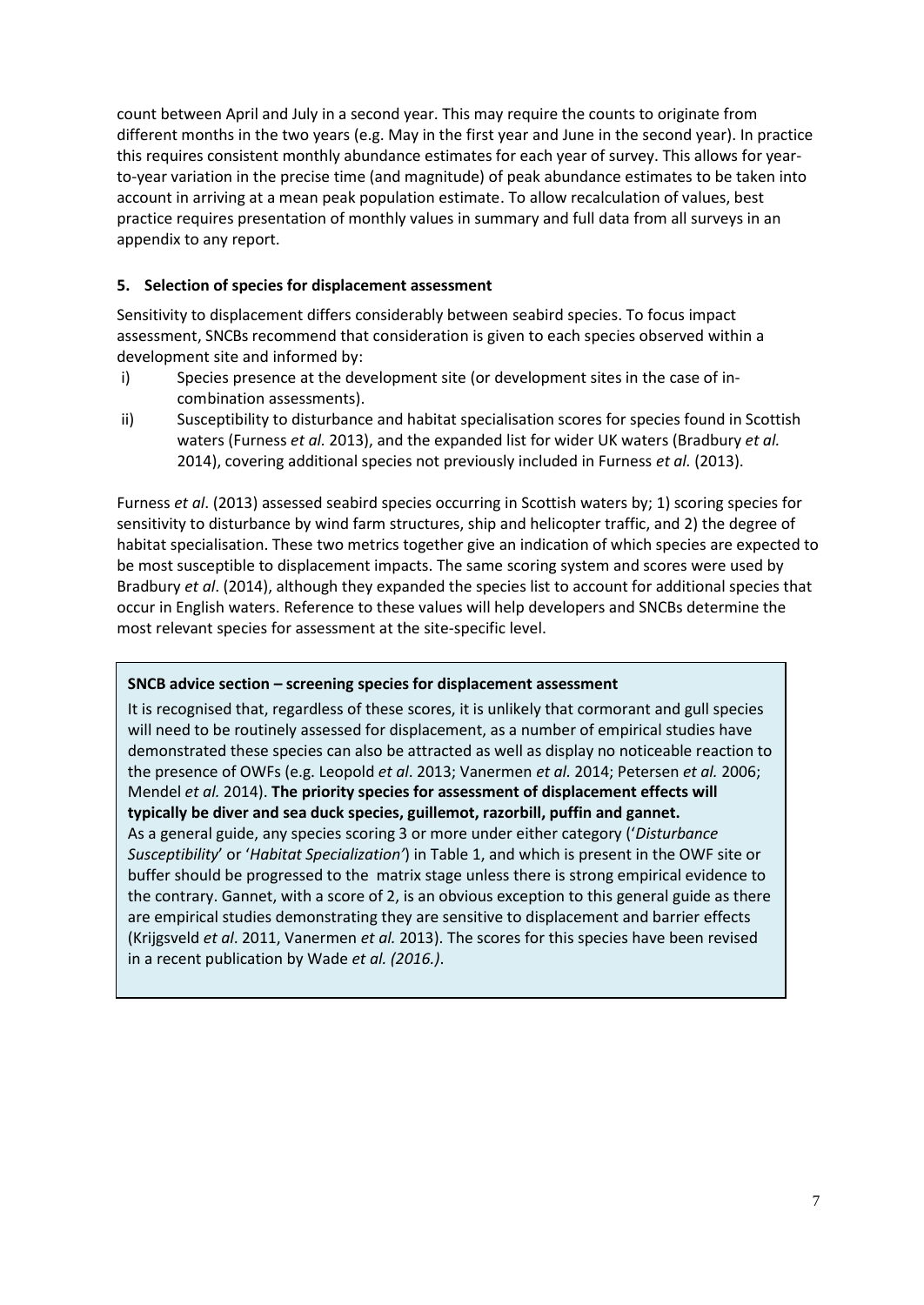<span id="page-7-0"></span>**Table 1. 'Disturbance Sensitivity' and 'Habitat Specialization' scores from Bradbury** *et al***. (2014) (expanded from Furness** *et al.* **2013).** No 'real' value is implied by these scores, although species with higher scores are considered more sensitive to displacement. (Grey content = species with scores of 3 or higher in either category).

| <b>Species</b>                       | <b>Scientific name</b>     | <b>Disturbance</b><br>Susceptibility | <b>Habitat</b><br>Specialization |  |  |
|--------------------------------------|----------------------------|--------------------------------------|----------------------------------|--|--|
| Common scoter <sup>\$</sup>          | Melanitta nigra            | 5                                    | 4                                |  |  |
| Red-throated diver <sup>\$</sup>     | Gavia stellata             | 5                                    | $\overline{4}$                   |  |  |
| Black-throated diver <sup>\$</sup>   | Gavia arctica              | 5                                    | $\overline{4}$                   |  |  |
| White-billed diver <sup>\$</sup>     | Gavia adamsii              | 5                                    | $\overline{4}$                   |  |  |
| Velvet scoter <sup>\$</sup>          | Melanitta fusca            | 5                                    | 3                                |  |  |
| Great northern diver <sup>\$</sup>   | Gavia immer                | 5                                    | $\overline{3}$                   |  |  |
| Greater scaup <sup>\$</sup>          | Aythya marila              | $\overline{4}$                       | $\overline{4}$                   |  |  |
| Common goldeneye <sup>\$</sup>       | Bucephala clangula         | 4                                    | $\overline{4}$                   |  |  |
| Goosander <sup>\$</sup>              | Mergus merganser           | 4                                    | $\overline{4}$                   |  |  |
| Great cormorant+                     | Phalcrocoax carbo          | 4                                    | $\overline{3}$                   |  |  |
| Common eider <sup>\$</sup>           | Somateria mollisima        | $\overline{\mathbf{3}}$              | $\overline{4}$                   |  |  |
| Long-tailed duck <sup>\$</sup>       | Clangula hymalis           | 3                                    | $\overline{4}$                   |  |  |
| Red-breasted merganser <sup>\$</sup> | Mergus serrator            | $\overline{3}$                       | $\overline{4}$                   |  |  |
| Great-crested grebe                  | Podiceps cristatus         | 3                                    | $\overline{4}$                   |  |  |
| Slavonian Grebe                      | Podiceps auritus           | 3                                    | $\overline{4}$                   |  |  |
| Black guillemot*                     | Cepphus grylle             | $\overline{\mathbf{3}}$              | $\overline{4}$                   |  |  |
| Shag                                 | Phalacrocorax aristoltelis | 3                                    | 3                                |  |  |
| Common guillemot                     | Uria aalge                 | $\overline{3}$                       | $\overline{3}$                   |  |  |
| Razorbill                            | Alca torda                 | 3                                    | $\overline{3}$                   |  |  |
| Little tern                          | Sternula albifrons         | $\overline{2}$                       | $\overline{4}$                   |  |  |
| Sabine's gull*                       | Xena sabini                | $\overline{2}$                       | 3                                |  |  |
| <b>Black tern</b>                    | Childonias niger           | $\overline{2}$                       | 3                                |  |  |
| Sandwich tern                        | Sterna sandivicensis       | $\overline{2}$                       | $\overline{3}$                   |  |  |
| Roseate tern                         | Sterna dougalii            | $\overline{2}$                       | 3                                |  |  |
| Arctic tern                          | Sterna paradisaea          | $\overline{2}$                       | 3                                |  |  |
| Atlantic puffin                      | Fratecula arctica          | $\mathbf 2$                          | 3                                |  |  |
| Mediterranean gull*                  | Larus melanocephalus       | $\overline{2}$                       | $\overline{2}$                   |  |  |
| Common gull*                         | Larus canus                | $\overline{2}$                       | $\overline{2}$                   |  |  |
| Great black-backed gull*             | Larus marinus              | $\overline{2}$                       | $\overline{2}$                   |  |  |
| Black-legged kittiwake*              | Rissa tridactyla           | $\overline{2}$                       | $\overline{2}$                   |  |  |
| Little auk                           | Alle alle                  | $\overline{2}$                       | $\overline{2}$                   |  |  |
| Northern gannet <sup>&amp;*</sup>    | Morus bassanas             | $\overline{2}$                       | $\mathbf{1}$                     |  |  |
| Lesser black-backed gull*            | Larus fuscus               | $\overline{2}$                       | $\mathbf{1}$                     |  |  |
| Herring gull*                        | Larus argentatus           | $\overline{2}$                       | $\mathbf{1}$                     |  |  |
| Iceland gull*                        | Larus glaucoides           | $\overline{2}$                       | $\mathbf{1}$                     |  |  |
| Glaucous gull*                       | Larus hyperboreus          | $\overline{2}$                       | $\mathbf{1}$                     |  |  |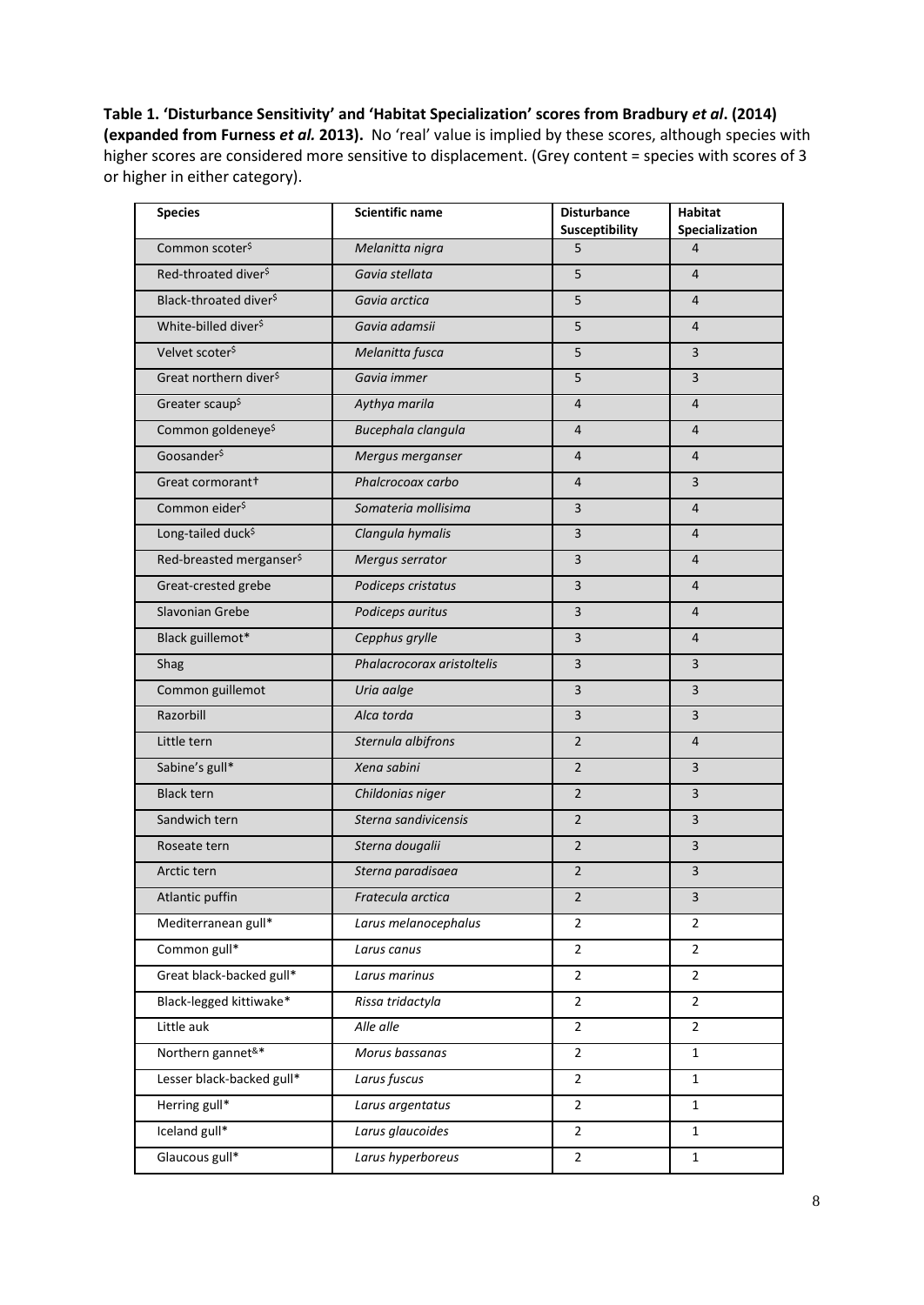| <b>Species</b>        | <b>Scientific name</b>     | <b>Disturbance</b><br>Susceptibility | <b>Habitat</b><br>Specialization |  |  |
|-----------------------|----------------------------|--------------------------------------|----------------------------------|--|--|
| Black-headed gull*    | Chroicocephalus ridibundus | $\mathbf{1}$                         | 3                                |  |  |
| Grey phalarope        | Phalaropus fulicarius      | $\mathbf{1}$                         | $\overline{2}$                   |  |  |
| Red-necked phalarope  | Phalaropus lobatus         | 1                                    | 2                                |  |  |
| Pomarine skua         | Stercorarius pomarinus     | $\mathbf{1}$                         | $\overline{2}$                   |  |  |
| Arctic skua           | Stercorarius parasiticus   | $\mathbf{1}$                         | $\mathcal{P}$                    |  |  |
| Great skua            | Stercorarius skua          | 1                                    | $\overline{2}$                   |  |  |
| Long-tailed skua      | Stercorarius longicaudus   | $\mathbf{1}$                         | $\overline{2}$                   |  |  |
| Northern fulmar       | Fulmaris glacialis         | $\mathbf{1}$                         | $\mathbf{1}$                     |  |  |
| Cory's shearwater     | Calonectris diomedea       | $\mathbf{1}$                         | $\mathbf{1}$                     |  |  |
| Great shearwater      | Puffinus gravis            | $\mathbf{1}$                         | $\mathbf{1}$                     |  |  |
| Sooty shearwater      | Puffinus griseus           | $\mathbf{1}$                         | $\mathbf{1}$                     |  |  |
| Manx shearwater       | Puffinus puffinus          | $\mathbf{1}$                         | $\mathbf{1}$                     |  |  |
| Balearic shearwater   | Puffinus mauretanicus      | $\mathbf{1}$                         | $\mathbf{1}$                     |  |  |
| Wilson's storm petrel | Oveanites oceanites        | $\mathbf{1}$                         | $\mathbf{1}$                     |  |  |
| European storm petrel | Hydrobates pelagicus       | $\mathbf{1}$                         | $\mathbf{1}$                     |  |  |
| Leach's storm petrel  | Oceanodroma leucorhoa      | $\mathbf{1}$                         | 1                                |  |  |

& Species to be progressed to 'Matrix Approach' regardless of scores, due to more recent empirical data (see main text for references).

† Species not usually to be progressed to 'Matrix Approach', due to more recent empirical data demonstrating frequent attraction to OWFs (see main text for references).

\* Species where some age class differentiation is expected in survey counts.

 $\frac{1}{2}$  Species where buffer distance for assessment would be 4 km (2 km being the default for others).

In previous SNCB advice on displacement assessment (NE and JNCC 2012), a 1% threshold of regional population scales was given as a guide for species to be taken forward to quantitative displacement assessment, with the exception of those species with a significant element of turnover (i.e. passage migrants, which might be undercounted). This is no longer recommended as a suitable guide due to the potential for species to be screened out of predictive displacement impact assessments at an individual project level, which might otherwise have been flagged as an issue at the CIA level.

There is an issue with how to appropriately treat species that are more likely to be encountered in development areas as passage migrants (i.e. likely to be transiting through the area and where there may be a high degree of turnover of individuals at a particular site). For these types of species (e.g. skuas and shearwaters) it might be predicted that, as individuals are using the development area only briefly and rarely, they might be more realistically examined solely from the perspective of barrier effects. However, as there is no standardised method for examining barrier effects (albeit some developers have developed useful passage migrant models to predict impacts, largely for collision, on these types of species) we recommend that if turnover is thought to be an issue for a given species at a particular site, this be considered on a site-by-site basis.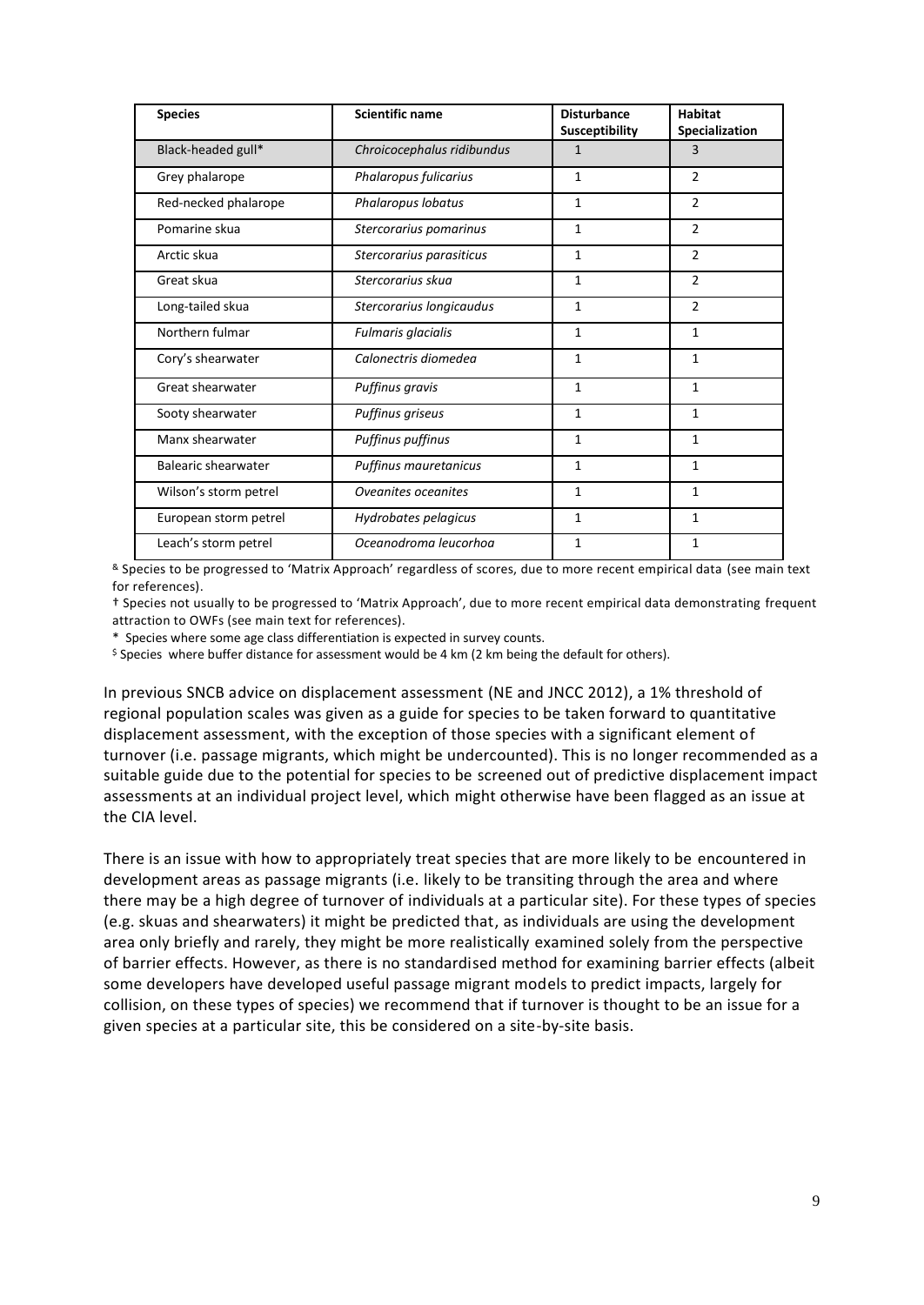#### **6. Displacement buffers**

Seabirds showing avoidance reactions to OWF areas may not only be displaced from the footprint itself, but may also be displaced (possibly to a lesser degree) from the surrounding area (or buffer zone). This additional area must be considered, alongside the OWF site footprint, and included in any displacement assessment.

SNCBs recommend for most species a **standard displacement buffer of 2 km** with the exception of the species groups of divers and sea ducks. Divers and sea ducks have been assessed as being the most sensitive species groups to offshore development and associated boat and helicopter traffic. **Therefore for divers and sea ducks a 4 km displacement buffer** is recommended. This is based on evidence of displacement distances which extend beyond 2km for those species groups (e.g. Percival 2010; Kaiser 2002; Percival 2014; Petersen *et al*. 2006; Fox & Petersen 2006; Petersen *et al.* 2013). **For red-throated diver, a 10km displacement buffer** is recommended in line with the Joint SNCB Interim Advice On The Treatment Of Displacement For Red-Throated Diver (2022).

The SNCBs acknowledge that the evidence for displacement effects leading to reduced densities postconstruction beyond 2km from operational wind farms in these sensitive species is mixed but note that there is some evidence of displacement effects up to at least 3km (Percival 2010), and even up to 13km (Petersen *et al.* 2014). Extrapolation of the evidence from Percival (2010) suggests an effect that may radiate out to 5.5km before post-construction densities match those pre-construction. While this is an extrapolation, this effect is considerably less than the extent of significant reductions in diver density reported around Horns Rev (Petersen *et al.* 2013). SNCBs acknowledge that in reality there is likely to be a gradient in the reduction of density with increasing distance from OWF site, but the evidence regarding the slope of this gradient beyond 2km is limited. Until further evidence is gathered, it is recommended that a standard displacement level (%) is applied out to 4km for these more sensitive species groups.

#### **SNCB advice section – use of buffer zones for Offshore Wind Farms**

All species taken forward to the matrix stage of displacement assessment should be assessed against impacts to development site plus appropriate buffer. For most species the buffer should be 2km outside the OWF footprint. Exceptions for more sensitive species (i.e. divers and sea ducks) require a 4km buffer zone be applied. In both cases no gradient of impact of displacement level should be applied to the buffer zone, as there is not sufficient evidence to underpin any such gradient application on a species-by-species basis. However, as displacement levels in some instances may exceed 4km, the SNCBs feel this flat application of displacement level across the OWF site plus buffer is sufficiently precautionary. For redthroated diver a 10km buffer zone and gradient should be applied as per the Joint SNCB Interim Advice On The Treatment Of Displacement For Red-Throated Diver (2022).

#### **7. Displacement levels**

There is a small but increasing evidence-base on species-specific displacement levels from postconstruction monitoring of OWFs. However, at present the published evidence remains sparse and often contradictory. SNCBs consequently need to ensure adequate precaution while at the same time taking due account of emerging evidence. Therefore, developers are encouraged to seek and present emerging sources of empirical evidence to provide support for their displacement assessment.

In the face of limited empirical evidence regarding the percentage of individuals likely to be displaced from an OWF footprint and buffer, SNCBs recommend that the full range of potential displacement (from 0% to 100% of the mean seasonal peak bird numbers observed pre-construction) is presented within a 'Matrix Approach' (see Section 12 for further details). The values should be presented in 10%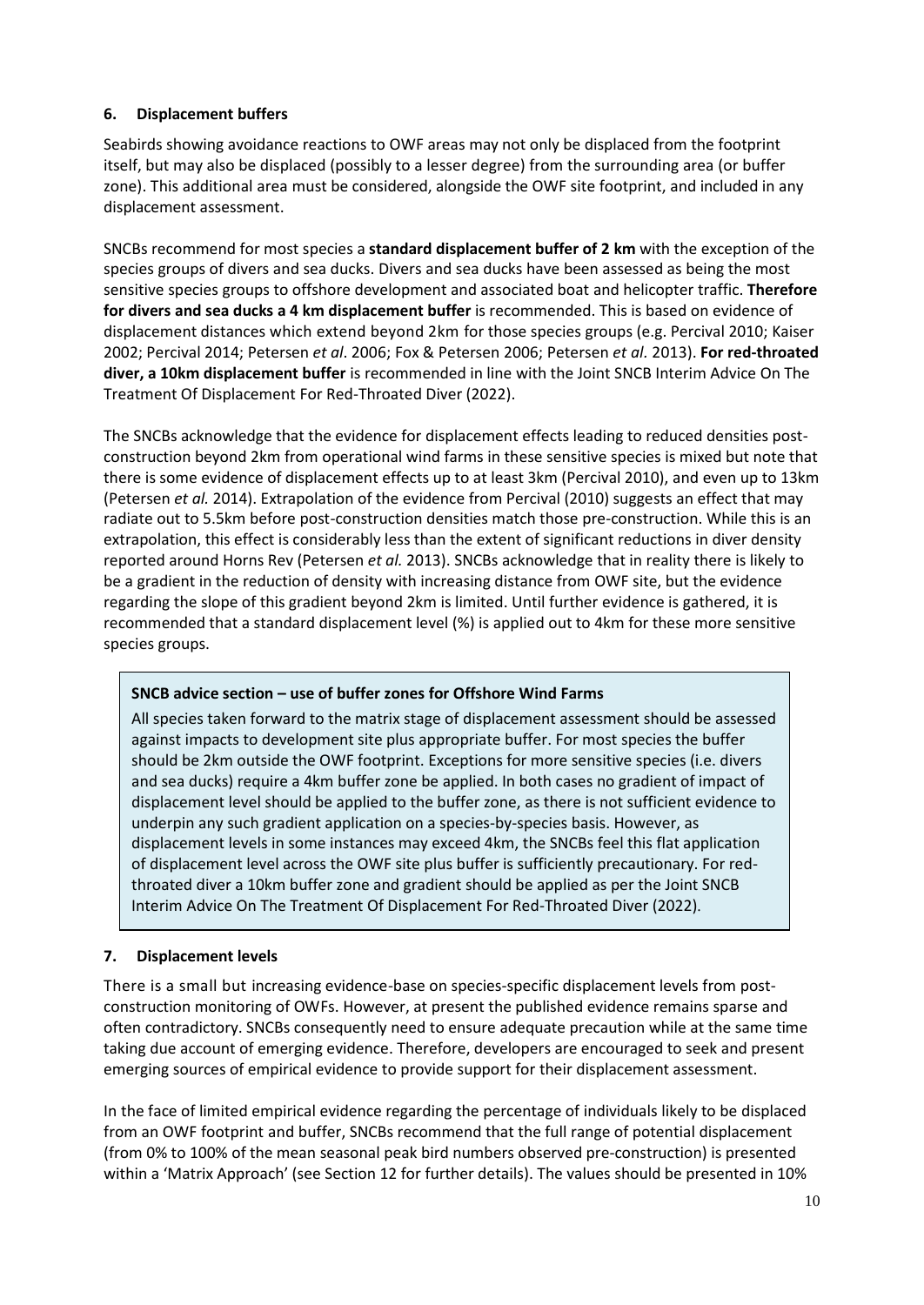intervals. Matrix tables should be presented with and without appropriate buffer data included, to allow for future changes in understanding regarding buffer zones and effects.

Presentation of 0-100% displacement levels in a matrix is a necessary step for all species taken forward to this stage of the assessment, in the face of current levels of uncertainty. However, it may be appropriate to highlight particular sections within the matrix where displacement levels are most likely to fall (i.e. through interpretation of the 'Disturbance Susceptibility' scores and/or reliable empirical data for a given species). Sufficient evidence should be presented to support selection of any highlighted area within the matrix on a species-by-species basis. Moreover, presentation of the full range of figures should not be interpreted as an indication that the SNCBs will inevitably focus their attention and formulate their advice on the most precautionary scenario.

The use of the collected age class data does not occur at the matrix stage, where the total number of full-grown birds is used. Later stages of the process may use the age data to refine what the impacts to sub-sets of the development site population will be.

#### **8. Translating 'Disturbance Susceptibility' scores into displacement levels for 'Matrix Approach'**

The 'Disturbance Susceptibility' scores from ship and helicopter traffic (and to a lesser extent OWF) in Bradbury *et al.* (2014) [\(Table 1](#page-7-0)) give a possible indication of potential displacement levels that may be exhibited by each species. Without any additional evidence it is assumed that the scores give a crude, but useful, approximation of the levels of displacement that may be experienced by seabirds and can be used to inform the most likely range of displacement for a given species). However, the SNCBs would note that further evidence is emerging that may confirm or suggest future modification to these scores and likely displacement levels (e.g. Wade *et al. 2016*).

#### **SNCB advice section – translating 'Disturbance Susceptibility' scores**

The SNCBs intend to use 'Disturbance Susceptibility' scores as a general guide to appropriate displacement levels on a species-by-species basis, rather than to prescriptively read across to particular levels of displacement. That said, for those species lacking in empirical data on likely displacement levels resulting from OWF construction, there is potential utility in using the scores in order to maintain consistency of approach across different developments (where appropriate). For example, for auk species the SNCBs would typically advise a displacement level of 30-70% (Guillemot and Razorbill have a 'Disturbance Susceptibility' score of 3). For diver species a displacement level of 90-100% is likely to be advised (red-throated diver has a 'Disturbance Susceptibility' score of 5 and empirical studies report high levels of displacement). Some species with 'Disturbance Susceptibility' scores of 1 (e.g. northern fulmar) may not be displaced or hardly displaced. If assessment of these species is recommended in a particular case, usually a displacement level of 10% or less is assumed.

#### **9. Displacement impacts - adult mortality and productivity**

Displaced individuals, and other individuals with which displaced birds subsequently interact and compete, may experience fitness consequences (i.e. changes to their likelihood of survival and level of reproductive output). Individual fitness may be impacted due to immediate increases in energy expenditure and/or reduced energy intake as a result of relocating to other foraging grounds and experiencing increased competition (an indirect impact resulting from localised habitat loss). Individual fitness may thus be impacted over longer time frames due to negatively affected energy budgets if birds have to relocate to alternative habitat. This impact might operate through increased intra/inter-specific competition due to a higher density of individuals competing for the same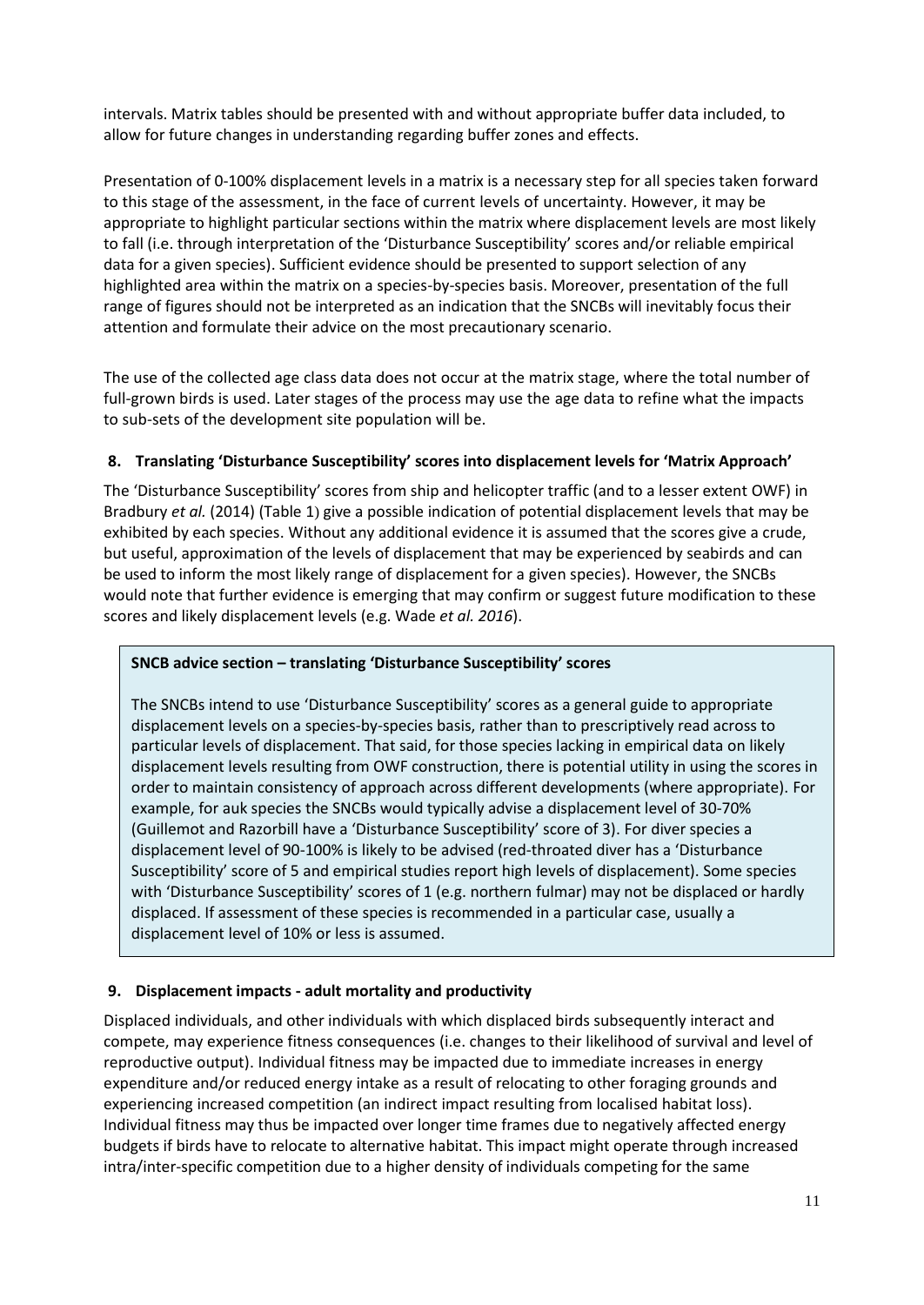resources and/or through a lower quality/quantity of prey (e.g. Burton *et al*. 2006; Durell *et al*. 2001, 2000). This would result in an increase in the energetic cost of average foraging bouts and consequently to a change in daily energy and time budgets (McDonald *et al.* 2012; Searle *et al.* 2014). During the breeding season this in turn could lead to reduced chick provisioning rates and therefore reduced reproductive success. Young birds fledging at lower weights may also have reduced survival. The increased stress on adult birds that are provisioning chicks means they may end the breeding season in poorer condition than they otherwise would have. This might be expected to have consequences on adult survival during the rest of the year, particularly over winter.

However, there is a lack of empirical evidence on the consequence of displacement to seabirds, in terms of both their mortality and productivity. For other types of birds, e.g. waders, it has been established that displaced individuals are more likely to die than other individuals (Burton *et al.* 2006). Behaviour-based computer simulation models of waders, geese and sea ducks have also demonstrated that displacement can, through changes to the energy budgets of individuals, lead to changes to mortality levels (Pettifor *et al.* 2000; West *et al.* 2003; Kaiser *et al.* 2002). However, Topping and Petersen's model showed no such effects on wintering divers (Topping and Petersen 2011). Searle *et al.* (2014) have recently developed a simulation model that predicts changes to seabird productivity and adult survival arising from simulated displacement and barrier effects associated with OWFs in the Forth & Tay regions of Scotland. However, whether an impact on demographic rates is predicted by such models is highly dependent upon the particulars of the case being modeled and no simple generalities can be drawn.

It seems probable that the fitness consequences of displacement (in terms of productivity and mortality) might vary between stages of the annual life cycle. However, once again, empirical data on this is lacking. Until supporting data can be collected this is considered theoretically plausible but unproven.

#### **SNCB advice section – productivity impacts not assessed**

Due to the large degree of uncertainty regarding the impact of displacement on different components of seabird demography (for example, impacts on chick survival arising from displacement effects experienced by adult birds) the SNCBs currently advise that only **mortality of individuals displaced from the development site (plus buffer)** be considered in the 'Matrix Approach' at this time.

#### **10. Selecting appropriate mortality levels for the 'Matrix Approach'**

As highlighted in Section 9, Searle *et al.* (2014) demonstrated through simulation modelling, that displacement and barrier effects could impact both breeding season productivity and adult mortality throughout the year. However, as this model operated at an individual-based and colony level, it is not possible to directly translate percentages (of productivity and mortality) from this study into useful application with the 'Matrix Approach' as the latter is based on site-based abundance estimates.

Bird species showing limited flexibility in habitat use will be expected to experience greater fitness consequences from displacement compared to those species that are more generalised (at least in nonmarine habitats e.g. Colles *et al*. 2009; Duraes *et al*. 2013). Therefore, the scores of species-specific 'Habitat Specialisation' (Table 1) can be used to provide an indication of the relative scale of mortality arising from displacement for each species. Species considered less flexible in their habitat use, are likely to be more vulnerable to displacement from favoured habitats. A high score for specialisation would therefore be expected to indicate a higher level of potential mortality.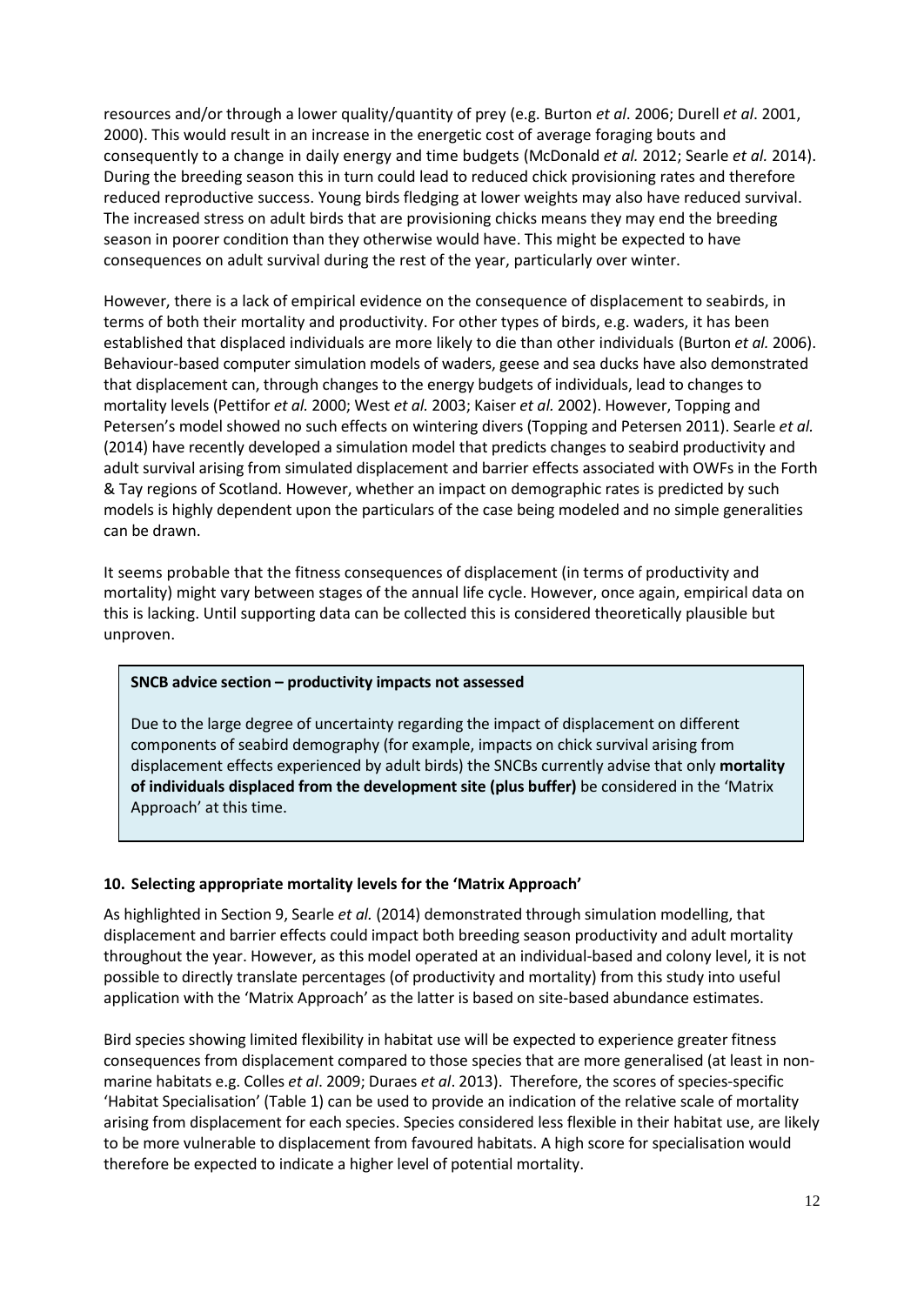Although it appears to be a sound principle, there is very little, if any, evidence connecting 'Habitat Specialization' scores (Bradbury *et al.* 2014) of individual species with potential mortality levels as a consequence of displacement. Therefore the SNCBs do not advise a standardised translation of these scores across to mortality percentages within the matrix. **It is recommended that the presentation of 0- 100% mortality of displaced birds for all species taken forward to the matrix stage. Once again, this should be presented in 10% increments.** However, in acknowledgement that for some less constrained species (e.g. shearwaters) the level of both adult mortality and reduced productivity resulting from displacement are likely to be in the lower range (i.e. 1-10%) it is appropriate to have a finer gradation of percentage mortality impacts at the lower range of the scale (see Table 3).

While the SNCBs do not recommend a direct translation of the 'Habitat Specialisation' score into a specific mortality level, this information is still useful, when combined with expert opinion, as to the likely range of possible mortality impacts resulting from particular levels of displacement.

Finally, it is important to recognise and (qualitatively) account for the quality of habitat being lost at an OWF site and its importance relative to alternative available habitat, which displaced birds may reasonably utilise instead. Expert opinion on mortality levels should take account of site-specific characteristics in coming to a judgement on likely mortality levels. In future it is hoped that, with more empirical evidence linking displacement levels to mortality/productivity consequences, a more quantitative approach can be developed.

#### **SNCB advice section – mortality and productivity**

At present the 'Matrix Approach' should only be applied, in relation to **predicted adult mortality levels for birds present on the site (plus buffer)** for each defined season. In other words, a separate productivity matrix is not required at this time. However, this is something which may be revised in subsequent advice should suitable methods be developed along with an improved evidence-base. Appropriate **mortality levels** should be selected based on **expert opinion and in discussion with SNCBs**. The selected mortality levels should be appropriately precautionary, given it is currently intended to (qualitatively) address the potential population level impacts of displacement on both mortality and productivity combined.

As with displacement levels, **mortality levels should be presented for the full range of 0- 100%**. However, for mortality the assessment should be presented at **10% increments, as well as 1% increments from 0-5%**, with expert opinion focusing in on highlighting likely potential ranges within this complete range.

#### **11. Seasonality**

In addition to the complexity introduced by the uncertainty over likely impacts to different demographic parameters (i.e. mortality versus productivity), there is also the potential for displacement levels and impacts to vary according to season. Given there is currently no empirical evidence on the impacts of displacement to seabirds, the SNCBs do not view it as appropriate at this time to apply varying mortality levels by season. This is because the theoretical arguments, as highlighted in previous sections, regarding breeding versus non-breeding season impacts, could be made in either direction. Therefore, the SNCBs recommend that, for the time being, seasonality in the assessment process, in terms of predicted impacts, should be treated consistently. However, the same need not apply to the treatment of varying abundance estimates for the OWF site (plus buffer) by season.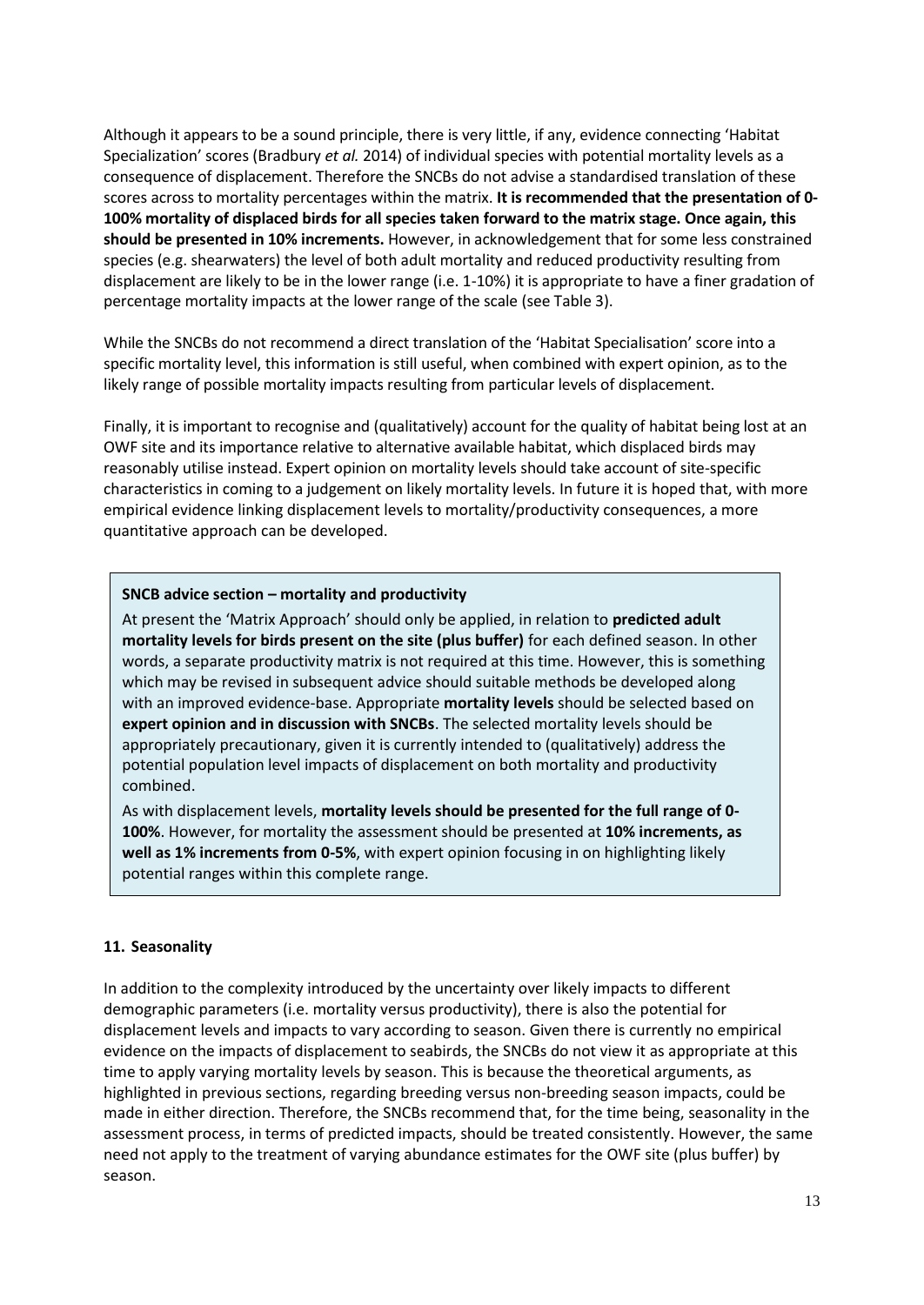**SNCBs recommend that mean seasonal peak abundance be used to produce, as a minimum, two seasonal matrices (breeding and non-breeding season).** However, for a number of species there may be evidence to support an additional breakdown of the non-breeding period to account for periods when distribution, activity or population mix are distinctly different (for example post-breeding aggregations of some auk and sea duck species associated with flightless periods, migration periods etc.). Furness (2015) provides a guide to suggested seasonal divisions for a range of species based on evidence for distribution and abundance of species in UK offshore waters at different times of the year.

The ecology of several species supports a need to consider additional seasons (e.g. the post-breeding season) as a distinct period in their annual cycle, during which the impact of displacement may differ from other periods. A lack of empirical evidence requires that the full range of potential mortality ( $0 -$ 100%) be presented (albeit with a selected likely range of percentages being highlighted, according to the sensitivity score proxies, for example).

The predicted mortality levels should be summed across seasons. SNCBs acknowledge that this is a precautionary approach, as it is clearly possible that the same bird may be assessed more than once. However, since a large proportion of the birds present in the non-breeding season are often predicted to be different individuals from those present in the breeding season, assessing against different populations for each season is justified. The relevant SNCB should be contacted for advice on the appropriate population scale to use for each season. Therefore, in apportioning impacts back to SPA colonies (e.g. for HRA), only a small number of mortalities in the non-breeding season will be attributed to a particular colony decreasing the likelihood that these will be the same individuals that were assessed during the breeding season. Similarly, in assessing displacement impacts at a wider population scale (e.g. in EIA), it is assumed that individuals present in the project area in the breeding season will be dispersed over a much larger area during the non-breeding season. This reduces the probability that individuals present at the project site at that time will be the same individuals present in the breeding season. Methods that do not consider mortality impacts on populations across all seasons may result in potential impacts being underestimated.

#### **SNCB advice section – seasonality and summing across seasons**

The 'Matrix Approach' should be applied to a minimum of two seasons (breeding and nonbreeding season) using mean seasonal peak abundance estimates for the OWF site (plus buffer). Where appropriate, additional matrix tables should be created for other discrete seasons (e.g. post breeding and migration periods for relevant species). However, decisions regarding how to treat seasonality in any displacement assessment should be made on a site and species-specific basis, in discussion with SNCBs.

When a multi-season assessment is taking place, the predicted mortalities from these various tables should be summed across seasons, **where the relevant geographical range and population scale remains the same or where the assessment involves apportioning back to an SPA colony**. However, an alternative approach for EIA may have to be taken where the appropriate population scale varies with each season. In these instances, the assessment of potential impacts may need to be undertaken against the most appropriate population scale, for each season in turn, although the default position is to assess the summed annual mortality against the largest population scale in the annual cycle for EIA.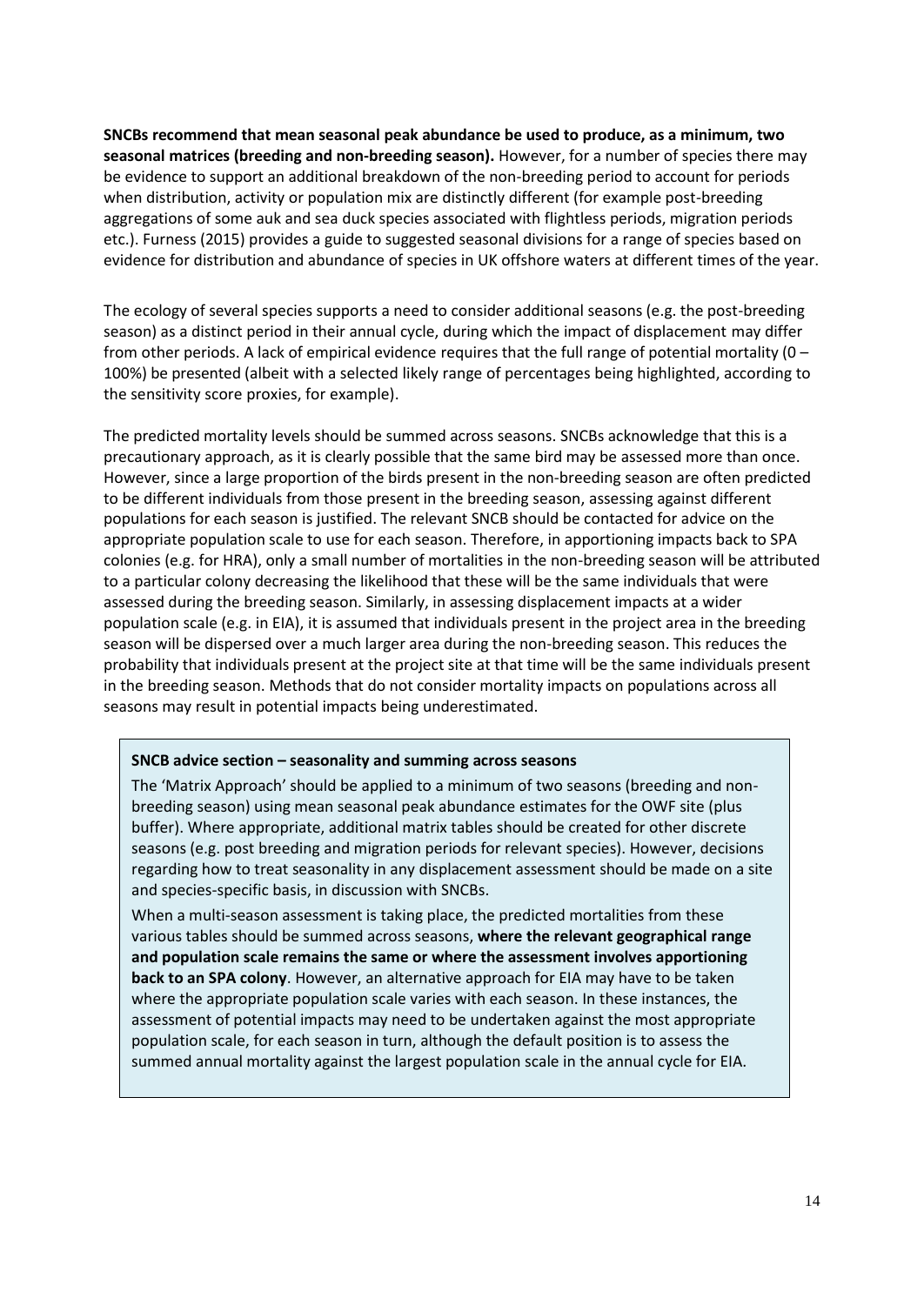#### **12. 'Matrix Approach'**

Data on predicted displacement of seabirds from an OWF site should be presented in the form of a gridded matrix table (or tables) as shown below [\(Table 3](#page-14-0)). While presenting the full range of potential displacement and mortality impacts, SNCBs encourage developers to indicate their interpretation of the most likely displacement levels and mortality scenarios by highlighting a range of cells within the matrix, and simultaneously to provide sufficient empirical/modelling evidence to support any highlighted subset of cells.

SNCBs also advise that a range of displacement values are taken through to the assessment of population impacts and not a single figure. The range of population impacts can then also be presented as a matrix so that those levels of displacement which might exceed a particular level of population impact can be easily identified and evaluated. But if only a single figure can be taken forward, this in most cases should be the more precautionary of the sub-set selected (e.g. 20% displaced, 50% mortality, in the below example).

<span id="page-14-0"></span>**Table 3. Example of Matrix Approach.** Cell entries present the estimated number of birds of a given species predicted to be at risk of adult mortality following displacement during a particular season given; i) the seasonal mean peak population within the impacted area (5,000 individuals in this example) ii) the proportion of those birds assumed to be displaced from the impact area; and iii) the assumed proportion of those birds deemed to be at risk of adult mortality as a result of displacement. Cells which are considered, in the light of empirical evidence, to represent the more realistic scenarios can be colour-coded with increasing intensity (shades of green in this instance).

| <b>Species</b>                                         | <b>Mortality Level</b>          |              |                  |          |          |          |              |          |          |          |              |          |          |              |
|--------------------------------------------------------|---------------------------------|--------------|------------------|----------|----------|----------|--------------|----------|----------|----------|--------------|----------|----------|--------------|
| (season)                                               | (% of displaced birds that die) |              |                  |          |          |          |              |          |          |          |              |          |          |              |
| on site)<br>Level<br>Displacement<br>of all birds<br>ঙ |                                 | 0%           | 1%               | 2%       | 3%       | 4%       | 5%           | 10%      | 15%      | 20%      | 30%          | 50%      | 80%      | 100%         |
|                                                        | 0%                              | $\bf{0}$     | $\boldsymbol{0}$ | $\Omega$ | $\Omega$ | $\Omega$ | $\mathbf{0}$ | $\Omega$ | $\Omega$ | $\Omega$ | $\mathbf{0}$ | $\Omega$ | $\theta$ | $\mathbf{0}$ |
|                                                        | 10%                             | $\bf{0}$     | 5                | 10       | 15       | 20       | 25           | 50       | 75       | 100      | 150          | 250      | 400      | 500          |
|                                                        | 20%                             | $\mathbf{0}$ | 10               | 20       | 30       | 40       | 50           | 100      | 150      | 200      | 300          | 500      | 800      | 1000         |
|                                                        | 30%                             | $\mathbf{0}$ | 15               | 30       | 45       | 60       | 75           | 150      | 225      | 300      | 450          | 750      | 1200     | 1500         |
|                                                        | 40%                             | $\mathbf{0}$ | 20               | 40       | 60       | 80       | 100          | 200      | 300      | 400      | 600          | 1000     | 1600     | 2000         |
|                                                        | 50%                             | $\mathbf{0}$ | 25               | 50       | 75       | 100      | 125          | 250      | 375      | 500      | 750          | 1250     | 2000     | 2500         |
|                                                        | 60%                             | $\mathbf{0}$ | 30               | 60       | 90       | 120      | 150          | 300      | 450      | 600      | 900          | 1500     | 2400     | 3000         |
|                                                        | 70%                             | 0            | 35               | 70       | 105      | 140      | 175          | 350      | 525      | 700      | 1050         | 1750     | 2800     | 3500         |
|                                                        | 80%                             | $\mathbf{0}$ | 40               | 80       | 120      | 160      | 200          | 400      | 600      | 800      | 1200         | 2000     | 3200     | 4000         |
|                                                        | 90%                             | $\bf{0}$     | 45               | 90       | 135      | 180      | 225          | 450      | 675      | 900      | 1350         | 2250     | 3600     | 4500         |
|                                                        | 100%                            | $\mathbf{0}$ | 50               | 100      | 150      | 200      | 250          | 500      | 750      | 1000     | 1500         | 2500     | 4000     | 5000         |

**Note:** This matrix table would need to be replicated for each screened-in species, each season, and for the OWF site with and without buffer zones included (in terms of total abundance estimates).

In order to determine whether the figures presented in tables (e.g. Table 3 above) are likely to lead to population level effects (i.e. changes to population abundance) it will be necessary to determine which reference population scale(s) (or BDMPS) it is appropriate to relate these predicted displacement impacts to. This will vary between EIA and HRA processes as well as sites and seasons and may range from the breeding population of a species at a single designated site to a north-west European biogeographic migratory or wintering population of a species, possibly even wider. Note that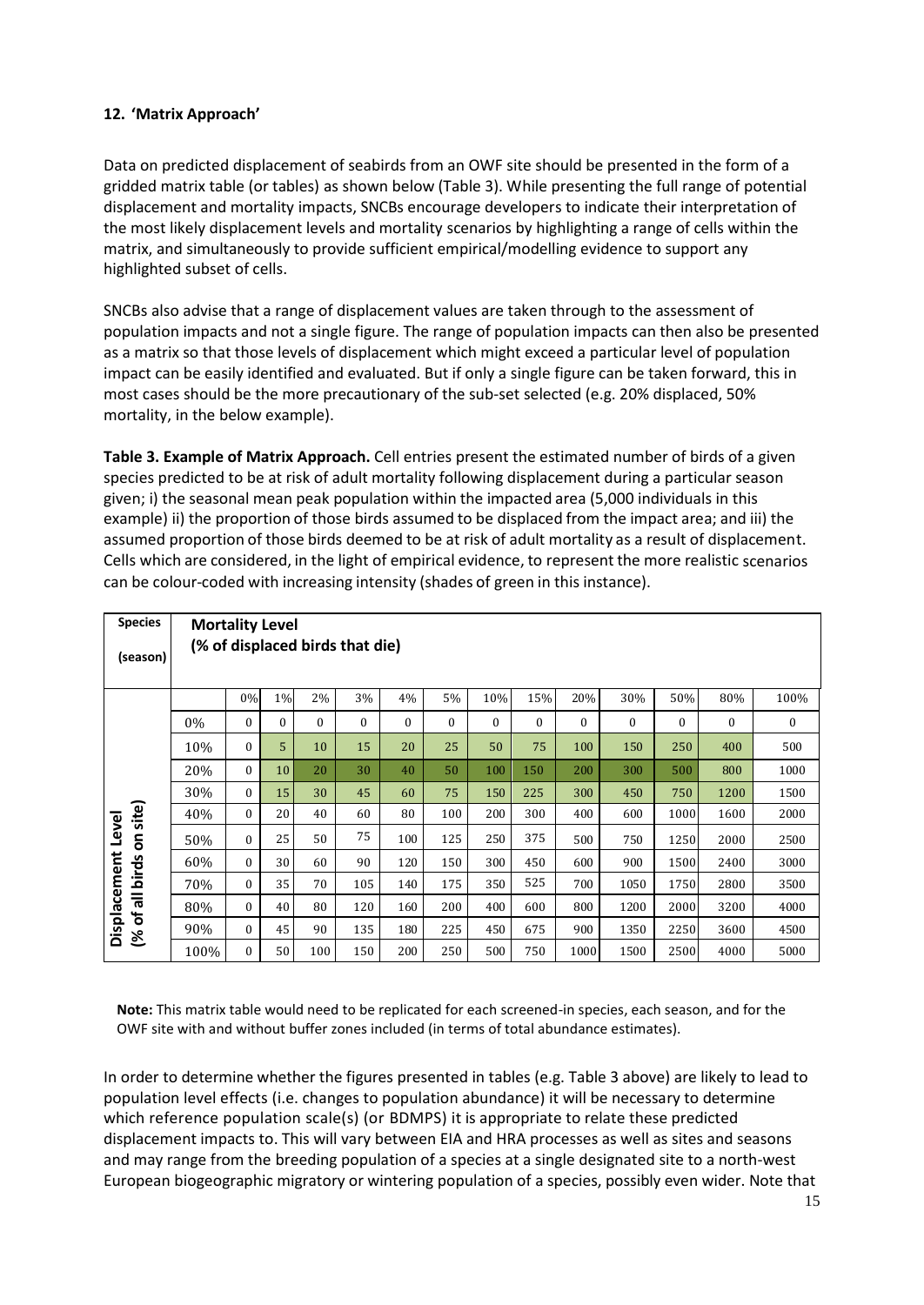in the case of HRA, where displacement effects take place within areas that are known to be used or likely to be used by birds associated with particular SPAs, assessment of the overall figures must be made at the scale of the populations of each of those individual SPAs (apportioned where necessary between SPAs). The relevant SNCB should be contacted for advice on the appropriate population scale for a given season. For project proposals in English, Irish or Welsh waters the respective SNCBs recommend consideration should be given to the Natural England and JNCC advice on Habitats Regulations Assessment (HRA) screening for seabirds in the breeding season (NE & JNCC 2013) and the non-breeding season populations of seabirds in UK waters report by Furness (2015), when considering appropriate population scales for a given season, for an HRA. For project proposals in Scottish waters, advice should be sought from Scottish Natural Heritage (SNH) on the appropriate population scale to use for each season.

Therefore, unless one particular population scale can be identified as being the only one appropriate to consider for a particular species/season/site combination, the numbers presented in the tables outlined above are thereafter considered in the context of a range of possible reference populations (but see separate guidance on these elements).

#### **13. Combining collision impacts and displacement impacts**

The number of birds at risk of reduced individual fitness (i.e. mortality and productivity losses) as a result of displacement is based on the numbers of birds present within a development area and buffer both on the water and in flight. Assessment of the number of birds at risk of mortality as a result of collisions (e.g. with wind turbines) is based on the number of birds present within a development area that are in flight only. The mortality impacts estimated from CRM are assumed to be in addition to any mortality caused by displacement impacts. Productivity impacts due to displacement would be a further addition (but this is not currently quantitatively accounted for under existing methods/advice).

Therefore, at present, the SNCBs regard the **two impacts (collision and displacement) as additive and advise that they should be summed**. In summing the predicted mortalities that arise via these two mechanisms, there is a risk of some degree of double counting as a bird that collides with a turbine cannot be displaced and vice versa. Thus, it is acknowledged that this simplistic approach will therefore incorporate a degree of precaution. The level of precaution is difficult to gauge, but will be highest when the number of birds recorded flying at turbine height (and therefore the predicted number of collisions) is greatest.

SNCBs are seeking further evidence from ongoing and proposed studies into avoidance rates that will help clarify the relationship between collision risk, displacement and so called 'macro' avoidance. A recent review of avoidance rates has been completed by the BTO on behalf of Marine Scotland (Cook *et al.* 2014). At some point in the future it is possible that SNCB advice may revisit this additive approach, in light of more advanced techniques for discriminating between birds in flight and birds on the water (in terms of pre-construction abundance data) and between barrier, macro-avoidance and displacement effects.

#### **14. Cumulative impact assessment for displacement**

While there is currently no established standardised method for undertaking a CIA process for displacement (or for collision), the **SNCBs recommend that a similar approach be taken to additively combining multiple project's displacement impacts, to that undertaken for a single project.** In other words, for projects undertaking a CIA for displacement across multiple projects, provided density information and OWF site footprint data (plus appropriate buffer zones) are available, it should be feasible to standardise displacement assessment approaches across even historic projects. Ideally, historic projects will have conducted a displacement assessment along similar lines to those laid out in this interim displacement advice note. However, it is recognised that there are likely to be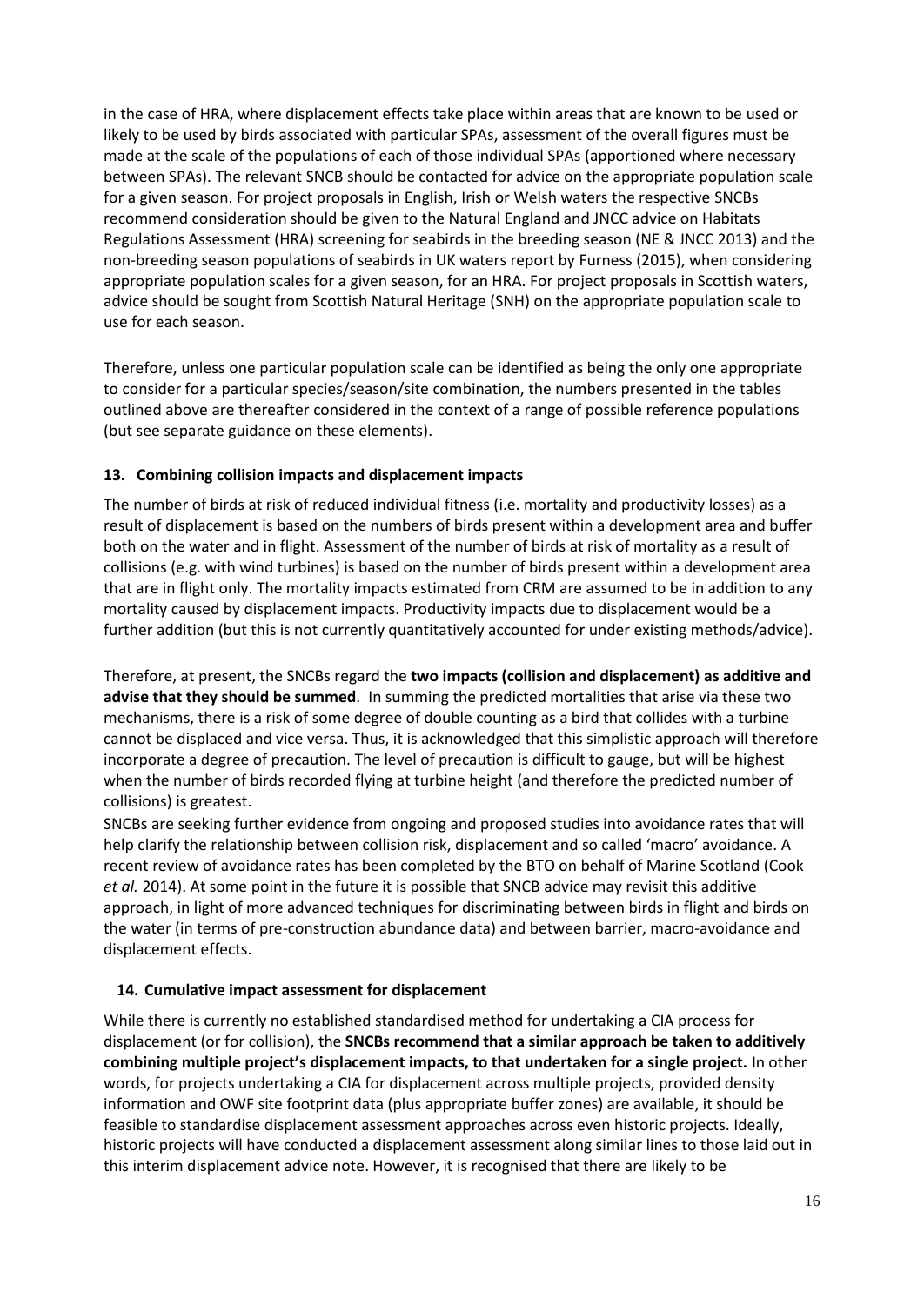discrepancies, in terms of variation in displacement levels used for different species, as well as likely mortality levels, and seasons presented, etc.

Several North Sea developers have now undertaken cumulative and in-combination displacement impact assessments for a range of species. Moreover, they have also applied a method to calculate predicted displacement impacts for historic projects that did not present displacement figures for particular species – See:

http://infrastructure.planninginspectorate.gov.uk/wpcontent/ipc/uploads/projects/EN010051/2.%20Post-Submission/Representations/ExA%20Questions/20-11-2014%20- [%20ExA%20Second%20Written%20Questions/Forewind%20-%20Final%20HRA%20In](http://infrastructure.planninginspectorate.gov.uk/wp-content/ipc/uploads/projects/EN010051/2.%20Post-Submission/Representations/ExA%20Questions/20-11-2014%20-%20ExA%20Second%20Written%20Questions/Forewind%20-%20Final%20HRA%20In-combination%20ornithology%20tables.pdf)combination%20ornithology%20tables.pdf

Use of such methods (or refinement of displacement assessments from historic projects required to feed into CIA for future OWF development applications) should be done in consultation with the SNCBs. Finally, it is not within the scope of this displacement advice note to address all aspects of cumulative assessment. Guidance is available to assist with this elsewhere (King *et al*. 2009).

#### **SNCB advice section – assessing cumulative displacement impacts**

In broad terms, displacement impacts from different OWF development sites (plus appropriate buffer zones) should be considered cumulatively (i.e. additively). Any differences in assumptions about species sensitivity to displacement or habitat flexibility between individual project sites should be clearly identified, explained and agreed with SNCBs prior to further analysis. All areas should be assumed to be at carrying capacity, unless there is specific evidence to the contrary. Where displacement assessments may have varied between historic and more recent projects, efforts should be made to standardise approaches. If necessary historic assessments and matrices should be revisited to re-analyse site-based abundance data and bring it into line with current thinking on likely displacement levels, mortality rates, seasons and buffer zones for relevant species.

#### **15. Future development of a 'Displacement Assessment Framework '(DAF)**

Several areas of displacement (and barrier) impact assessment remain problematic and there is a need for further investigation and gathering of empirical evidence to support decisions. Nearly all aspects of the assessment of displacement and barrier impacts would benefit from robust and rigorous postconsent monitoring.

The SNCBs recognise that, in several areas, the current document outlines an approach that incorporates high levels of uncertainty. As a consequence aspects of the advised method may be somewhat precautionary (although this does depend on the selection of appropriate displacement and mortality levels within the matrix tables).

Displacement assessment methods are an area of active interest for industry, SNCBs and regulators and needs to be reflected in post-consent monitoring where displacement effects remain uncertain. This joint SNCB interim displacement advice note will be reviewed and updated when new information or approaches are brought to light.

As captured in recommendations from a recent Displacement Workshop (May 2015) organised by JNCC and the MROG, this joint SNCB advice note is intended to address only a short-term gap in advice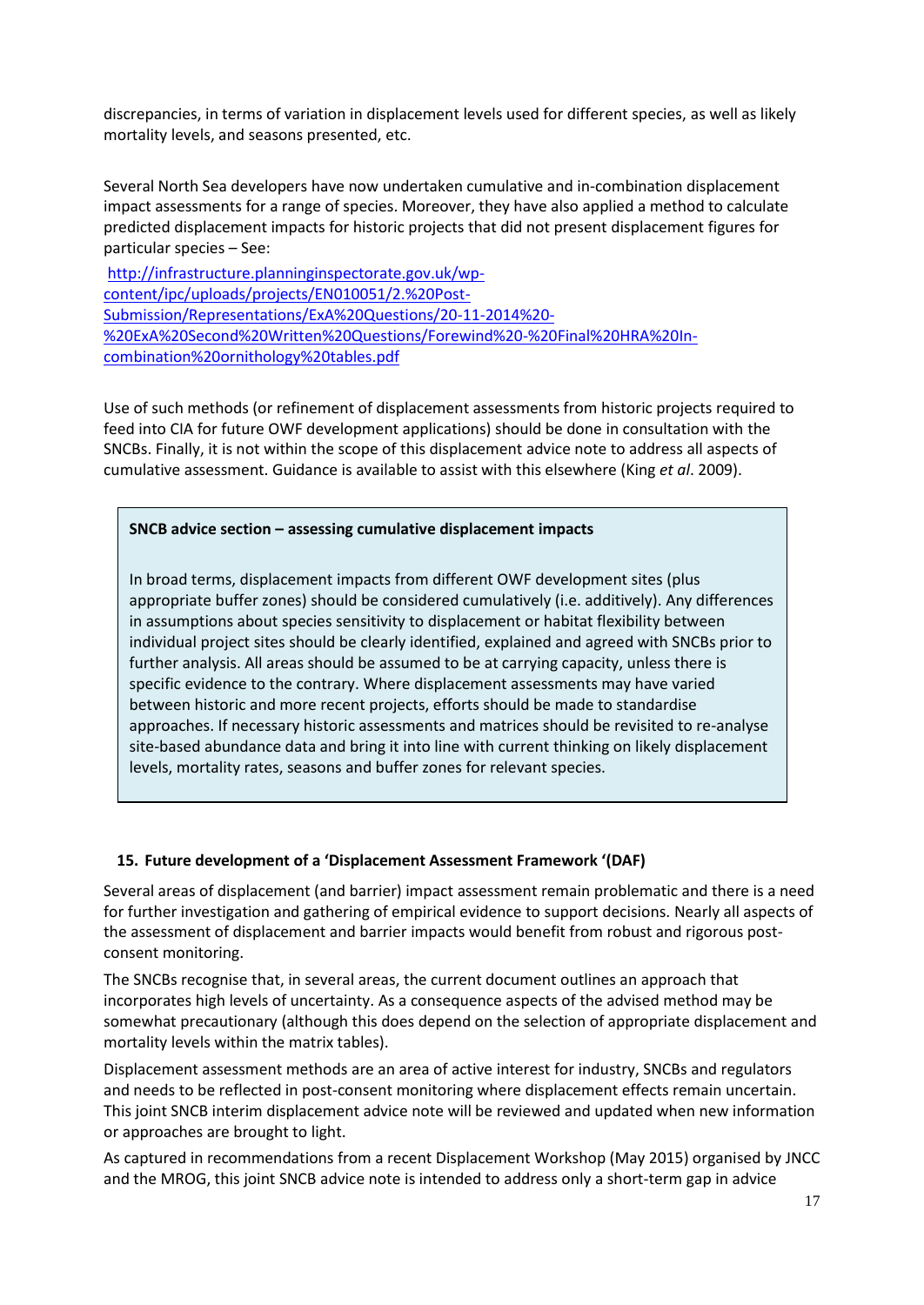provision and standardisation of DAF methods within the OWF industry sector. It is anticipated that further steps, with regards to both medium and long-term displacement method development and advice, will follow the publication of this note. Recommendations from the Displacement Workshop are currently being progressed through MROG and SNCB discussions with industry. It is anticipated that further displacement advice revisions may be produced by the SNCBs jointly in the next year.

This advice note was prepared by the Marine Industry Group for ornithology (MIG-Birds), with contributions from Joint Nature Conservation Committee, Natural England, Natural Resources Wales, Northern Ireland Environment Agency and Scottish Natural Heritage





**Cyfoeth Naturiol Cymru<br>Natural Resources Wales** 





All of nature for all of Scotland Nàdar air fad airson Alba air fad





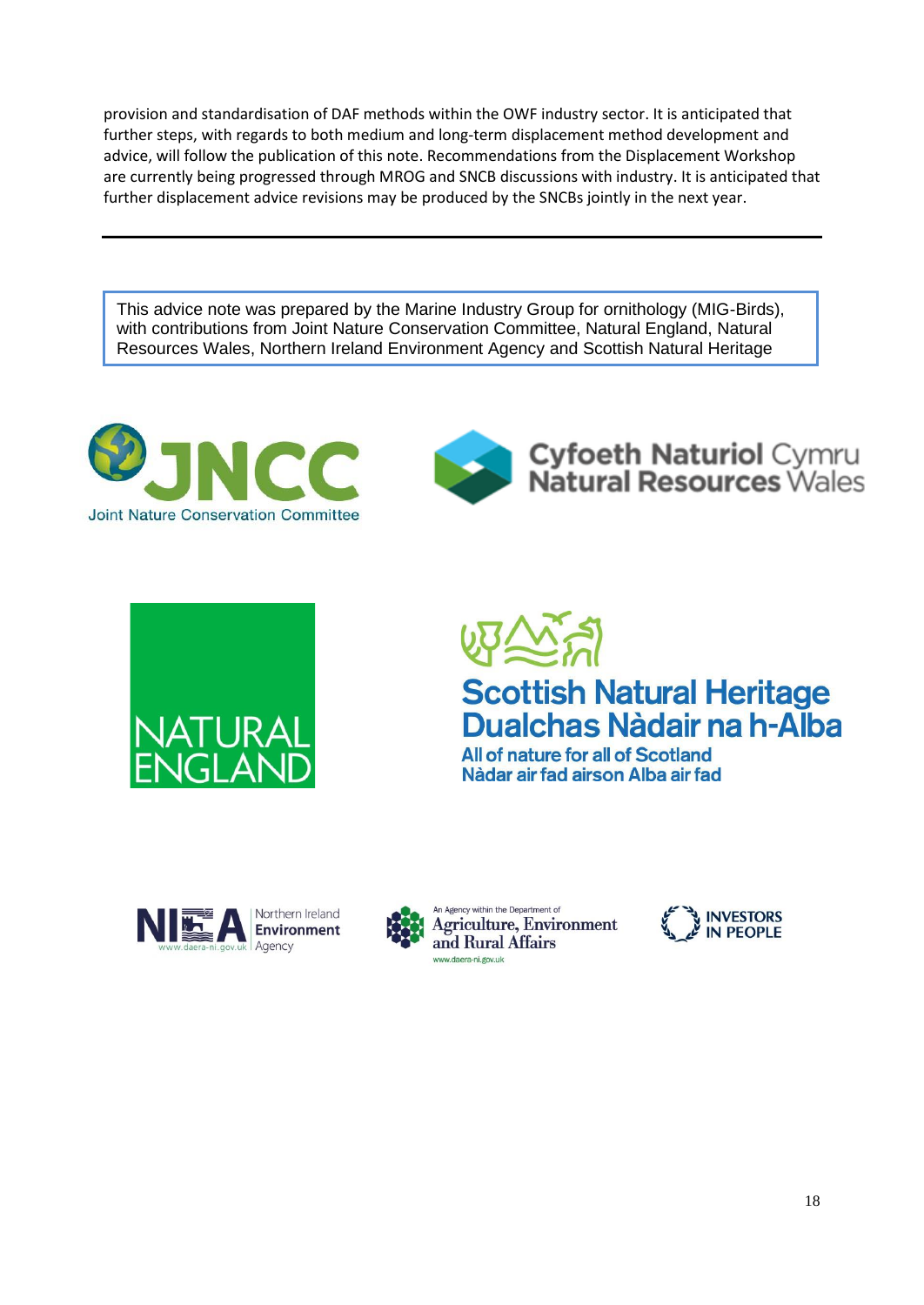References:

Bradbury, G., Trinder, M., Furness, B., Banks, A.N, Caldow, R.W.G. and Hume, D.,2014. 'Mapping Seabird Sensitivity to Offshore Wind Farms'. *PLoS ONE*. 9(9): e106366

Burton, N.H.K., Rehfisch, M.M., Clark, N.A., and Dodd, S.G., 2006. Impacts of sudden winter habitat loss on the body condition and survival of redshank *Tringa totanus. Journal of Applied Ecology*, 43, pp. 464 – 473.

Colles, A., Liow, L.H. and Prinzing, A., 2009. Are specialists at risk under environmental change? Neoecological, paleoecological and phylogenetic approaches. *Ecology Letters*, 12,pp.849-863

Cook , A.S.C.P. , Humphreys, E.M., Masden ,E.A. and Burton, N. H. K., 2014. The Avoidance Rates of Collision Between Birds and Offshore Turbines. *Scottish Marine and Freshwater Science* Vol 5 No 16. Available at [<http://www.gov.scot/Publications/2014/12/1666/downloads](http://www.gov.scot/Publications/2014/12/1666/downloads) > Accessed 23 March 2016.

Duraes, R., Carrasco, L., Smith, T. B. and Karunian, J., 2013. Effects of forest disturbance and habitat loss on avian communities in a Neotropical biodiversity hotspot. *Biological Conservation*,166, pp.203-211

Durell, S.E.A. Le V. dit., Goss-Custard, J.D., Clarke, R.T. and McGrorty, S., 2000. Density-dependent mortality in oystercatchers *Haemaotpus ostralegus. Ibis*, 142, pp.132 – 138.

Durell, S.E.A. Le V. dit, Goss-Custard, J.D., Stillman, R.A. and West, A.D.,2001. The effect of weather and density dependence on oystercatcher *Haematopus ostralegus* winter mortality*. Ibis*, 143, pp. 498 – 499.

Fox, A.D.,and Petersen, I.K., 2006. Assessing the degree of habitat loss to marine birds from the development of offshore wind farms. In: Boere, C.A., Colquhoun, I., Stroud, D. (eds*.) Waterbirds around the world*. A global overview of the conservation, management and research of the world's waterbird flyways, pp. 801-804.

Furness, R.W.,2015. Non-breeding season populations of seabirds in UK waters: Population sizes for Biologically Defined Minimum Population Scales (BDMPS). *Natural England Commissioned Reports, Number 164*. Available at [<http://publications.naturalengland.org.uk/publication/6427568802627584>](http://publications.naturalengland.org.uk/publication/6427568802627584) Accessed 23 March 2016

Furness R. W., Wade, H. M. and Masden E.A., 2013. Assessing vulnerability of marine bird populations to offshore wind farms *. Journal of Environmental Management* 119 pp.56-66.

Kaiser, M. J.,2002. Predicting the displacement of common scoter Melanitta nigra from benthic feeding areas due to offshore windfarms. Centre for Applied Marine Sciences, University of Wales, Bangor.

King S., Maclean I.M.D., Norman I. and Prior, A., 2009. Developing Guidance on Ornithological Cumulative Impact Assessment for Offshore wind farm Developers. COWRIE. Available at <http://www.thecrownestate.co.uk/media/5975/2009-

[06%20Developing%20Guidance%20on%20Ornithological%20Cumulative%20Impact%20Assessment%20f](http://www.thecrownestate.co.uk/media/5975/2009-06%20Developing%20Guidance%20on%20Ornithological%20Cumulative%20Impact%20Assessment%20for%20Offshore%20Wind%20Farm%20Developers.pdf) or%20Offshore%20Wind%20Farm%20Developers.pdf> Accessed 23 March 2016

Krijgsveld, K.L., Fijn, R.C., Japink, M., van Horssen, P.W., Heunks, C., Collier, M.P., Poot, M.J.M., Beuker, D. and Dirksen, S. 2011. Effect Studies Offshore Wind Farm Egmond aan Zee. Final report on fluxes, flight altitudes and behaviour of flying birds. Bureau Waardenburg report 10-219, NZW-Report R231T1 flux&flight. Bureau Waardenburg, Culmeborg, Netherlands.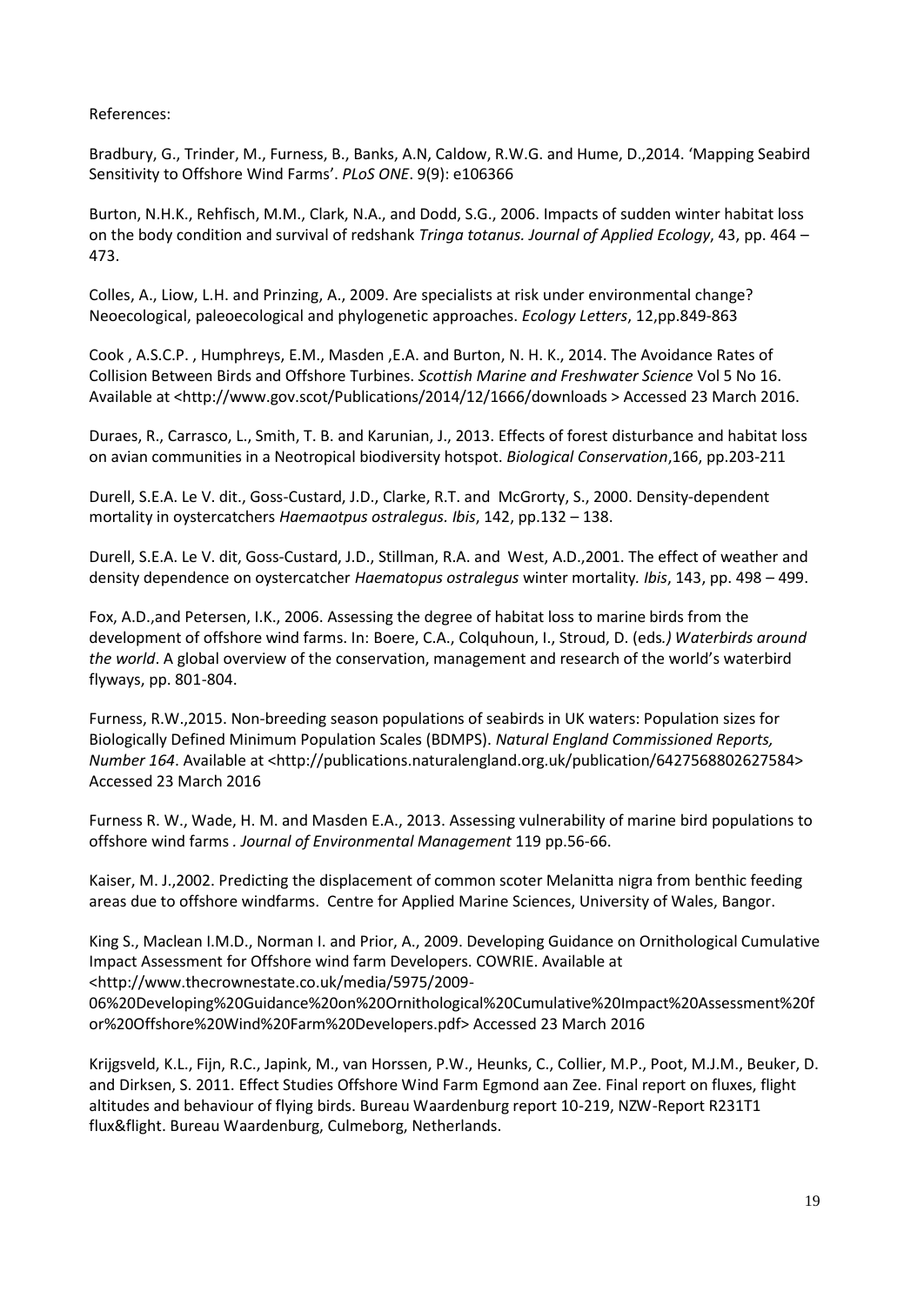Leopold, M. F., van Bemmelen , R.S.A. and Zuur, A., 2013. Responses of local birds to the offshore wind farms PAWP and OWEZ off the Dutch mainland coast. Report C151/12, IMARES, Texel.

Natural England and JNCC., 2012. Joint Natural England and JNCC Interim Advice Note – Presenting information to inform assessment of the potential magnitude and consequences of displacement of seabirds in relation of Offshore Wind farm Developments.

Natural England and JNCC., 2013. Joint Natural England and JNCC advice on Habitats Regulations Assessment (HRA) screening for seabirds in the breeding season. February 2013.

McDonald, C., Searle, K., Wanless, S. and Daunt, F., 2012. Effects of displacement from marine renewable development on seabirds breeding SPAs: a proof of concept model of common guillemot breeding on the Isle of May. Final report to MSS. Centre for Ecology & Hydrology, Edinburgh.

Mendel, B., Kotzerka, J., Sommerfeld, J., Schwemmer, H., Sonntag, N. and Garthe, S.,2014. Effects of the alpha ventus offshore test site on distribution patterns, behaviour and flight heights of seabirds. In Ecological Research at the Offshore Windfarm alpha ventus (pp. 95-110). Springer Fachmedien Wiesbaden.

Percival, S., 2010. Kentish Flats Offshore Wind Farm: Diver Surveys 2009-10. On behalf of Vattenfall Wind Power.

Percival, S.,2014. Kentish Flats Offshore Wind Farm: Diver Surveys 2011-12 and 2012-13. On behalf of Vattenfall Wind Power.

Petersen, I.K., Christensen, T.K., Kahlert, J., Desholm, M. and Fox, A.D., 2006. Final results of bird studies at the offshore wind farms at Nysted and Horns Rev, Denmark. NERI Report, commissioned by DONG energy and Vattenfall A/S 2006.

Petersen, I.K., Mackenzie, M. L. , Rexstad, E., Kidney, D. and Nielsen R. D., 2013. Assessing cumulative impacts on Long-tailed duck for the Nysted and Rodsand II offshore wind farms . Report comminnioned by E.ON Vind Sverige AB. Arhus University, DCE – Danish Centre for Envronment and Energy, 28 pp.

Petersen, I.K., Nielsen, R.D. and Mackenzie, M.L., 2014. Post-construction evaluation of bird abundances and distributions in the Horns Rev 2 offshore wind farm area, 2011 and 2012. Report commissioned by DONG Energy. Aarhus University, DCE – Danish Centre for Environment and Energy. 51 pp.

Pettifor, R.A., Caldow R. W.G., Rowcliffe J.M., Goss-Custard, J.D., Black, J., Hodder, K.H., Houston, A.I., Lang, A. and Webb, J., 2000. Spatially explicit, individual-based behavioral models of the annual cycle of two migratory goose populations – model development, theoretical insights and applications. *Journal of Applied Ecology* 37: (s1), pp.103-135.

Searle, K., Mobbs, D., Butler, A., Bogdanova, M., Freeman, S., Wanless, S. and Daunt, F., 2014. Population consequences of displacement from proposed offshore wind energy developments for seabirds breeding at Scottish SPAs (CR/2012/03). Final Report to Marine Scotland. Marine Scotland, Edinburgh.

Thaxter, C.B., Lascelles, B., Sugar, K., Cook, A.S.C.P., Roos, S., Bolton, M., Langston, R.H.W. and Burton, N.H.K. 2012. Seabird Foraging Ranges as a Preliminary Tool for Identifying Candidate Marine Protected Areas. *Biological Conservation* 156,pp.53-61.

Topping C. and Petersen I.K., 2011. Report on a Red-throated Diver Agent-Based Model to assess the cumulative impact from offshore wind farms. Report commissioned by the Environmental Group. Aarhus University, DCE – Danish Centre for Environment and Energy . 44pp.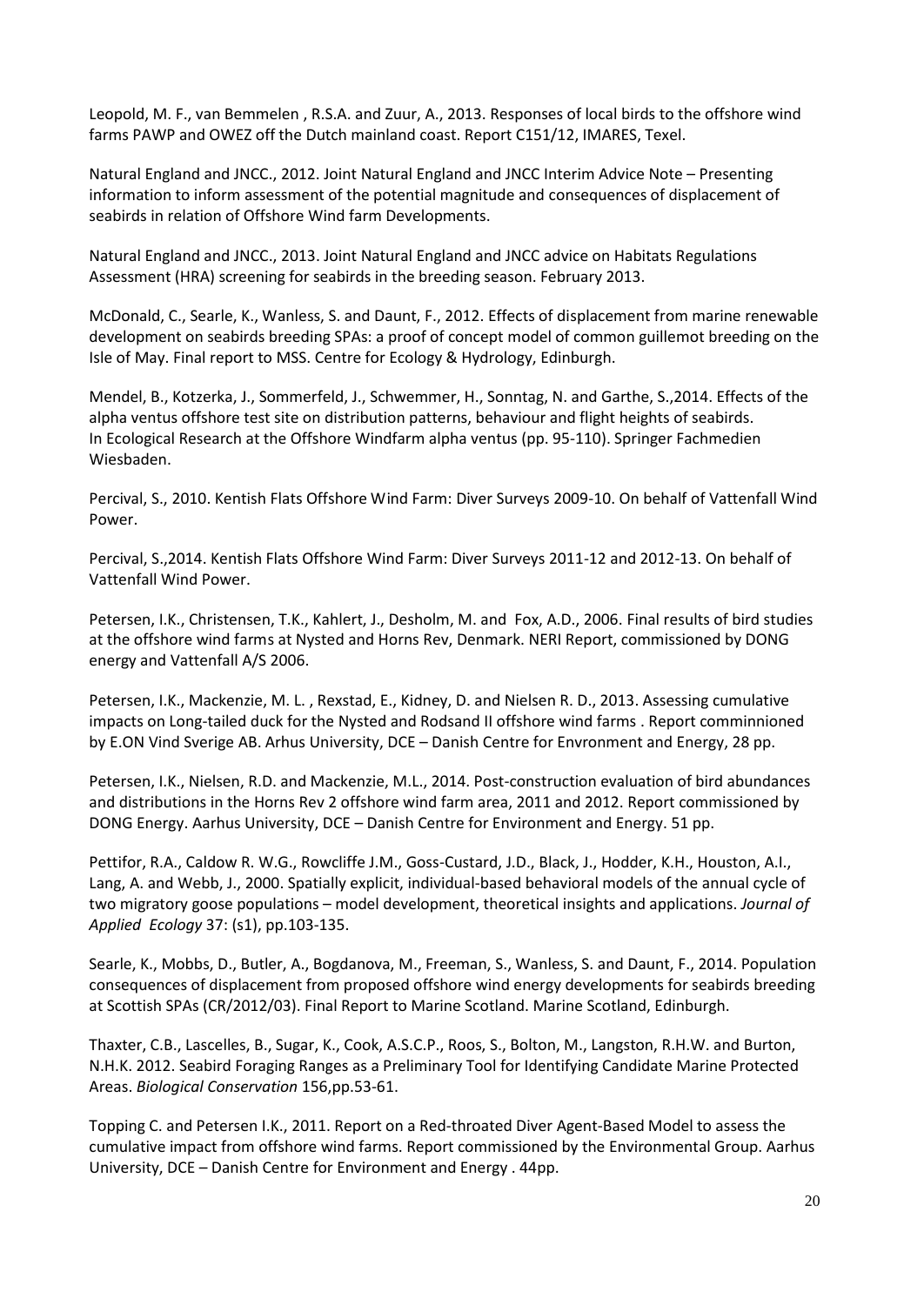Vanermen, N., Stienen, E.W.M., Courtens, W. and Verstraete, H., 2013. Bird monitoring at offshore wind farms in the Belgian part of the North Sea: assessing seabird displacement effects. Technical Report Instituut Voor Natuur-en Bosonderzoek, Brussel

Vanermen, N., Onkelinx, T., Courtens, W., Van de walle, M., Verstaete, H., and Stienen, E.W.M., 2014. Seabird avoidance and attraction at an offshore wind farm in the Belgian part of the North Sea. *Hydrobiologia*. 756 pp.51-61

Wade H.M., Masden. E.A., Jackson, A.C. and Furness, R.W. (2016). Incorporating data uncertainty when estimating potential vulnerability of Scottish seabirds to marine renewable energy developments. Marine Policy 70, 108–113. Available online at doi:10.1016/j.marpol.2016.04.045

West, A.D., Goss-Custard, J.D., McGorty, S., Stillman, R.A., Durrell, S.E.A. Le V. dit, Stewart, B., Walker, P. Palmer, D.W., and Coates, P., 2003. The Burry shellfishery and oystercatchers; using a behavior-based model to advise on shellfishery management policy. *Marine Ecology Progress Series* 248: 279-292